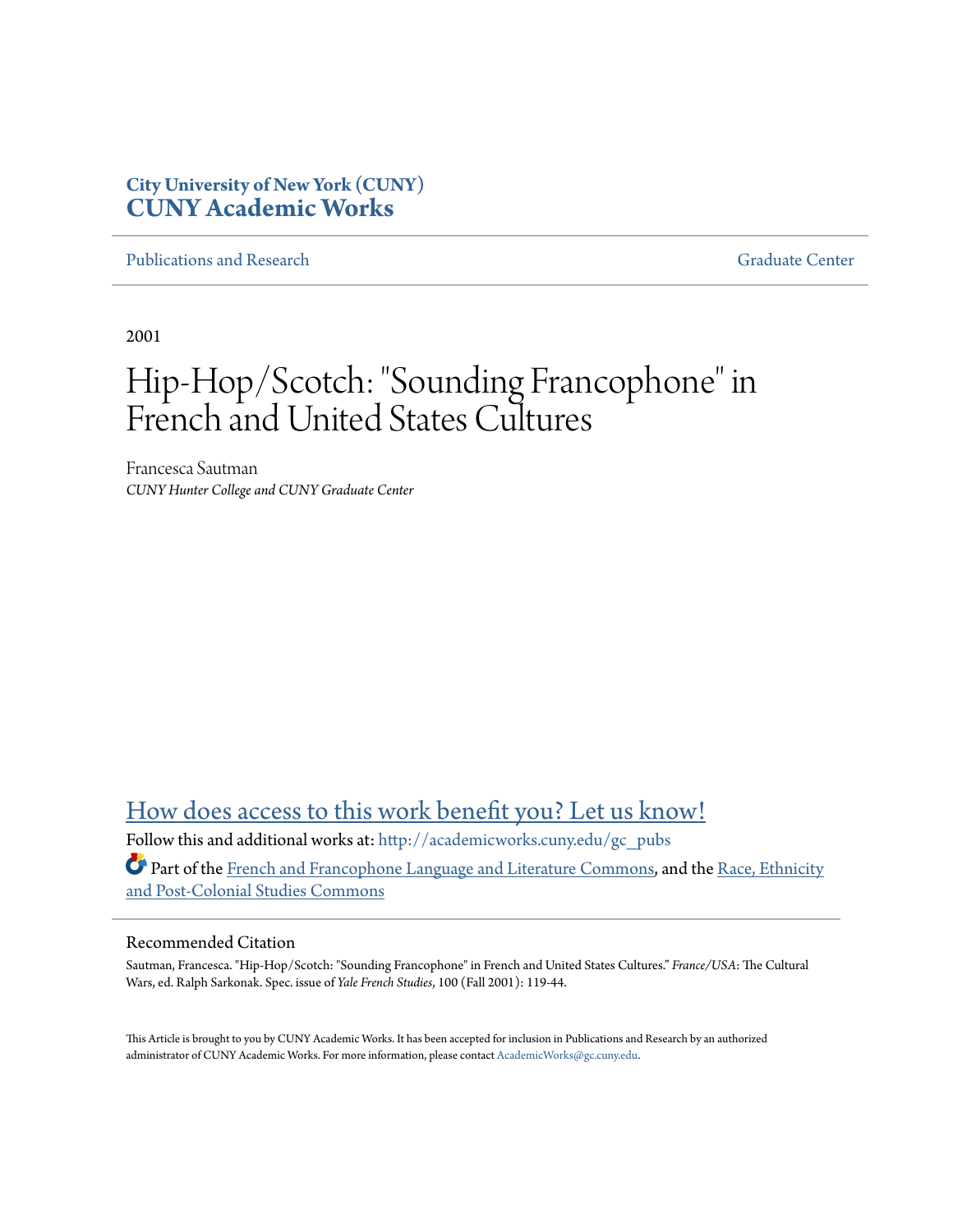### FRANCESCA CANADE SAUTMAN

## Hip-Hop/scotch: "Sounding Francophone" in French and United States Cultures

 So far from your family, on the foreign shore, Death swung its scythe over your brow, And I, in my bitter sorrow, I have come To ask of these crosses, these willows, these tombs: Where does my brother lie? -Armand Lanusse, "Un frère. Au tombeau de son frère," in Les Cénelles (1845).

 Look at the States where black people agonize. Calculated genocide that the state supervises. Bodies lying in a heap, a blank check for death.

 The forces of evil are afoot. 80% of youth growing up behind bars. In the ghetto, it's a free range ...

 ... Is that what you want in France, a formula made in USA? Death legalized who said crime does not pay. That's the way it is in Uncle Sam's land. Maybe soon right in front of your house...

 -Faouzi Tarkhani, "Les Lascars se lassent," Guerrier pour la paix (1999)

#### BECOMING "FRANCOPHONE"

 The first truly Francophone author was probably Guillaume de Salluste du Bartas (1544 - 90): in his trilingual dialogue of muses-Latin, French, and Gascon-written on the occasion of Catherine of Medicis's and Marguerite de Navarre's visit to Gascony, his native Gascon tongue was a legitimate competitor with French and Latin and even surpassed the other two in poetic excellence.' But in du Bartas's day, because French was still an uneven cultural contender with Latin and Greek,

 1. Guillaume de Salluste, seigneur du Bartas, "Accueil de la Reine de Navarre," in The Works of Guillaume de Salluste, sieur du Bartas: A Critical Edition with Introduc tion, Commentary and Variants, ed. Urban Tigner Holmes, Jr., John Coriden Lyons, and Robert White Linker (Chapel Hill: University of North Carolina Press, 1935-40), vol. 3, 477-81.

YFS 100, FRANCE/USA: The Cultural Wars, ed. Ralph Sarkonak, © 2001 by Yale University.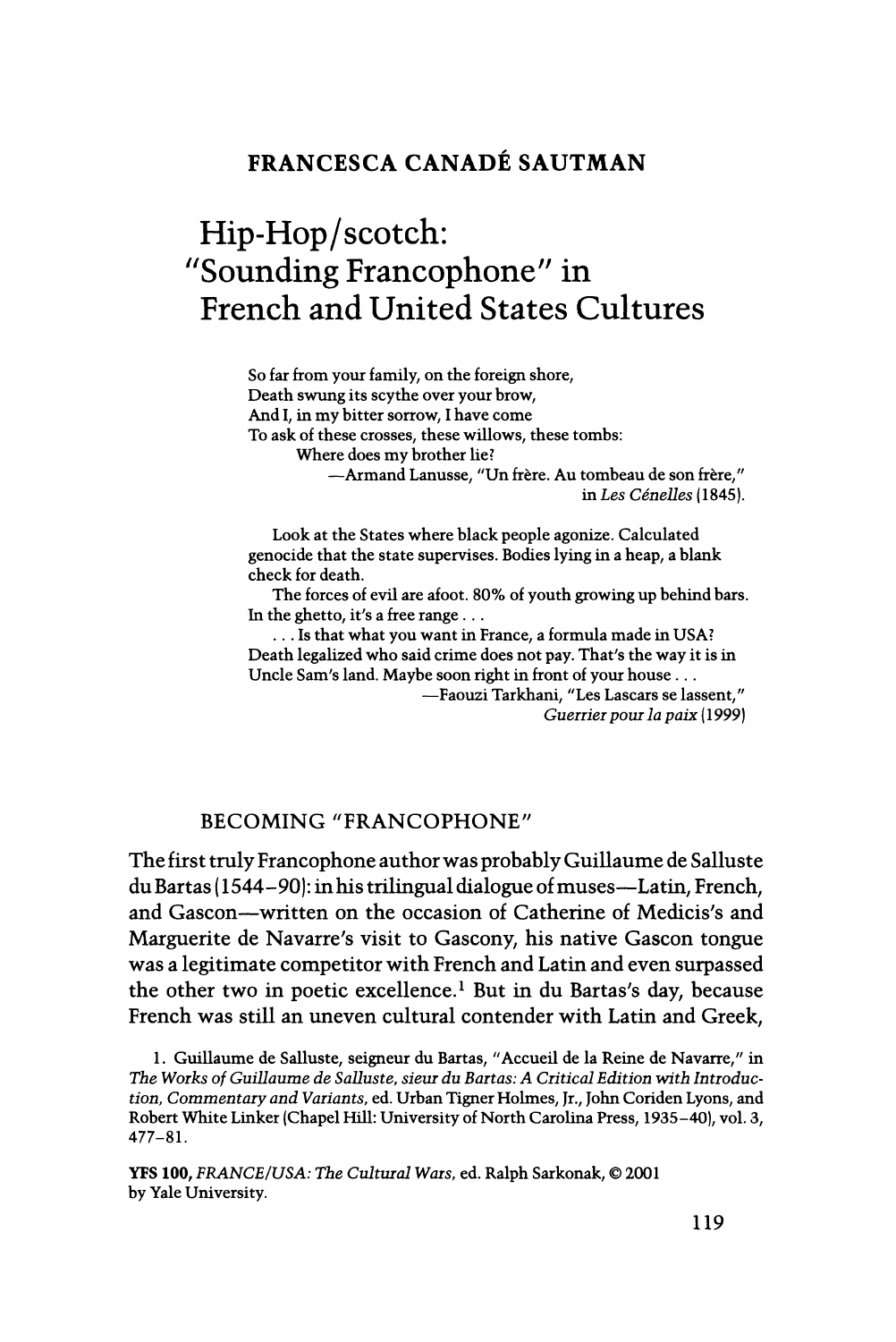there was no political need for a Francophonie, so the term had no rea son to be, and would have held no currency. Du Bartas's embracing of the Gascon muse belonged to another history, the protracted, centuries-long cultural and political interpellation2 by regional and smaller national languages in relation to French. "Thinking Francoph one" only became possible after French colonial interests had con verged in a vision of empire bolstered by the rhetoric of the mission civilisatrice. Hegemonic colonial strategies were enacted through lan guage as well as through military conquest and, later, economic con trol.3 Francophone writing outside of Europe and Quebec had first to result, even indirectly, from that colonial enterprise to then work within and against the empire.<sup>4</sup> Yet, the way all of this was articulated varied tremendously throughout the "Francophone"5 world: on the African continent, the focus of this essay, regional and local histories of invasion, colonial organization, dominance, and resistance. Cultural institutions in the United States have also received literature and ideas conveyed in French by people who are neither French nor European, or by French citizens who are of non-European origin and not "white" in a variety of ways.

 This essay addresses the relationship between "being/speaking Francophone" and forms of ethnic-cultural dissent in France and the U.S. In both countries, terms such as Francophone and Francophonie are often captured by specific political agendas and practices.<sup>6</sup> The in-

 2. Following the use in Judith Butler's Bodies That Matter: On the Discursive Lim its of "Sex" (New York: Routledge, 1993), 7-8 and 121-24.

3. See Anne Judge, "La francophonie. Mythes, masques et réalités," La francophonie, mythes, masques et réalités. Enjeux politiques et culturels, ed. Bridget Jones, Arnauld Mignet, and Patrick Corcoran (Paris: Publisud, 1996), 19-43; Alice Sindzingre, "A quoi sert l'Afrique? Une question francaise," Afrique, la fin du Bas Empire, LiMes. Revue française de géopolitique 3 (1997), 15-26. This volume will be referenced as LiMes.

 4. On the intricacies of this particular relationship, see Christopher L. Miller, Nationalists and Nomads: Essays on Francophone African Literature and Culture (Chicago: University of Chicago Press, 1998).

 5. Throughout this essay I have tried to indicate the problematic nature of terms such as "Francophone." I use Francophonie in italics as a foreign word, and capitalize it as a political institution; Francophone by itself, without quotation marks, when it is accu rate within a limited use, such as "Francophone literature," or a "Francophone writer"; Francophone when I refer to a term or to its usage by others; and "Francophone" in quo tations marks when the term is being discussed or contested, whether by others or by myself.

 6. See Stephen Smith, "Paris vs. Washington," LiMes, 53-65, and Guy Rossatanga- Rignault, "Vieilles lunes et nouveaux empires. Un regard africain sur la France et les États-Unis," LiMes, 67-79; Andre Bourgeot, "USA. Main basse sur l'Afrique," LiMes, 81-88.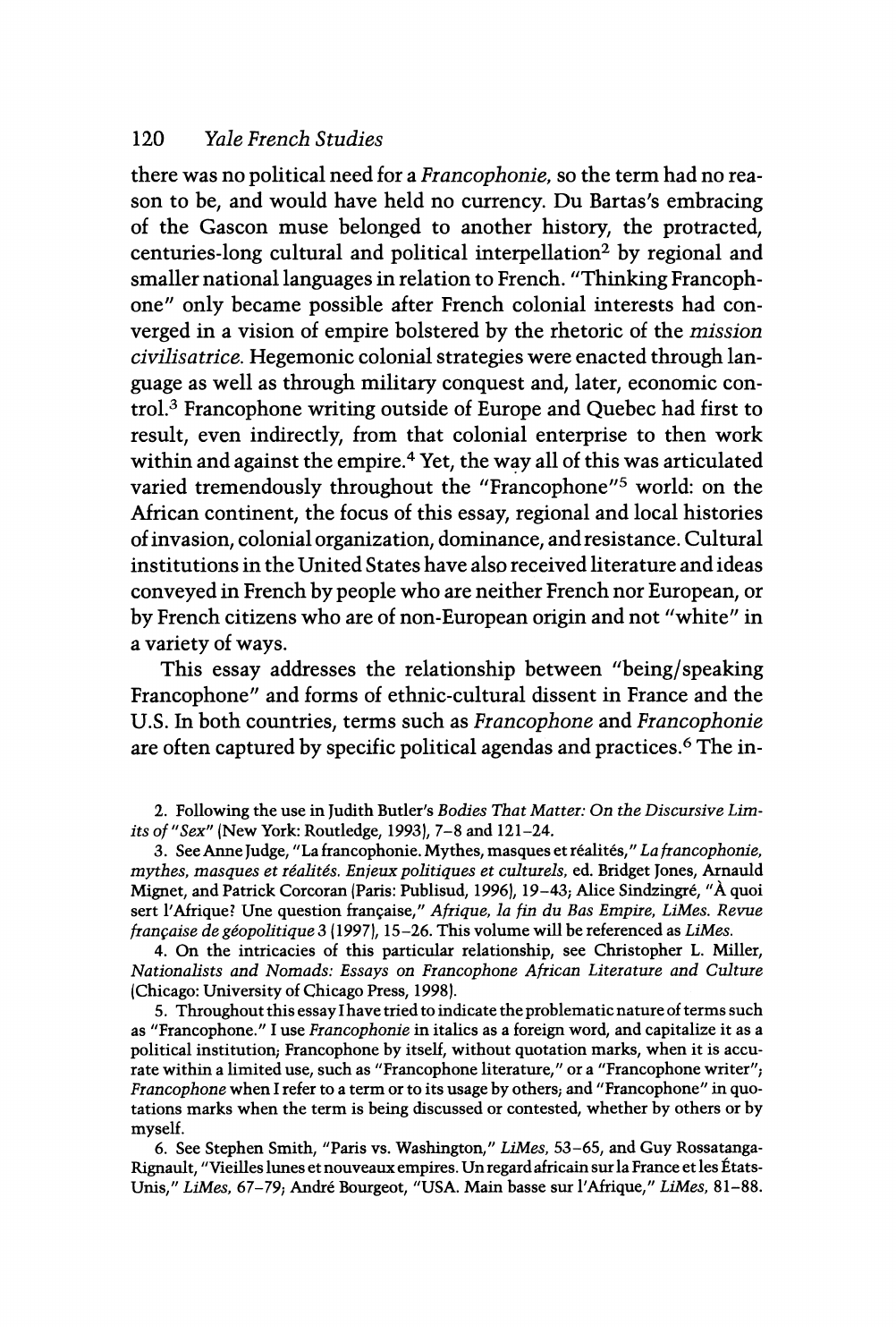herent flaws of "Francophone" as a conceptual frame have been noted increasingly in both cultures, and Francophonie is now redefining it self according to specific race and class parameters not only in France but also in the USA with the advent of large immigration movements from the "Francophone" world. What it means to be "Francophone" in volves complex interfacings between various languages, including En glish and French, between competing discursive claims made on the basis of linguistic home and the particular forms of cultural and lin guistic hybridity, such as French hip-hop culture and world music.

The term Francophone was first coined at the end of the nineteenth century, by the French geographer Onésime Reclus, to designate peo ple who spoke French in regional or national territories where French was not the main or only language; it appeared in dictionaries in 1930, but was not really used until after World War II.7 Different dates have been proposed for the first African Francophone literary text, based on Western cultural parameters. Lylian Kesteloot's famous 1961 thesis made Négritude the watershed of Francophone African and Caribbean literature, while all writers before the movement were "precursors." As Christopher Miller remarks, describing an author as a "precursor of Negritude," as Senghor did with respect to Maran, is tantamount to "honoring him and subordinating him at the same time" (11). In Kesteloot's title, the term "black," encompassing Caribbean and African as harbingers of N6gritude, did not denote Africa in any other way, a sign, perhaps, of pre-independence Africa's "transparency" in Western eyes, as a "Black continent" (continent noir) that erased the historical and cultural narratives of Africa.<sup>8</sup> Such parameters raise once more the vexed question of whether "the subaltern can speak."9 Sub altern by definition, pre-independence African literatures in French

 7. Jean-Marc Moura, Litteratures francophones et theorie postcoloniale (Paris: PUF, 1999), 1, note 2.

 8. Lylian Kesteloot, Les 6crivains noirs de langue francaise. Naissance d'une lit térature, (Brussels: Université libre de Bruxelles, 1963); English translation: Black Writ ers in French: A Literary History of Negritude, trans. Ellen Conroy Kennedy (Philadel phia: Temple University Press, 1974). Kesteloot's 1967 anthology of African literature in French was widely used for decades in US universities, a real force in defining the canon outside of Africa (Anthologie négro-africaine: panorama critique des prosateurs, poètes et dramaturges noirs du XXe siecle [Verviers: Gerard & Co., 19671). It also bolstered the distinction between North and ("Black") Sub-Saharan Africa. See Abdennour Benantar, "Les Arabes et l'Afrique. Nous n'avons pas besoin d'intermediaire!" LiMes, 269-86.

 9. This refers to Gayatri Chakarvorty Spivak's now axiomatic essay "Can the Subal tern Speak?" in Marxism and the Interpretations of Culture, ed. Cary Nelson and Lawrence Grossberg (Urbana: University of Illinois Press, 1987), 271-313.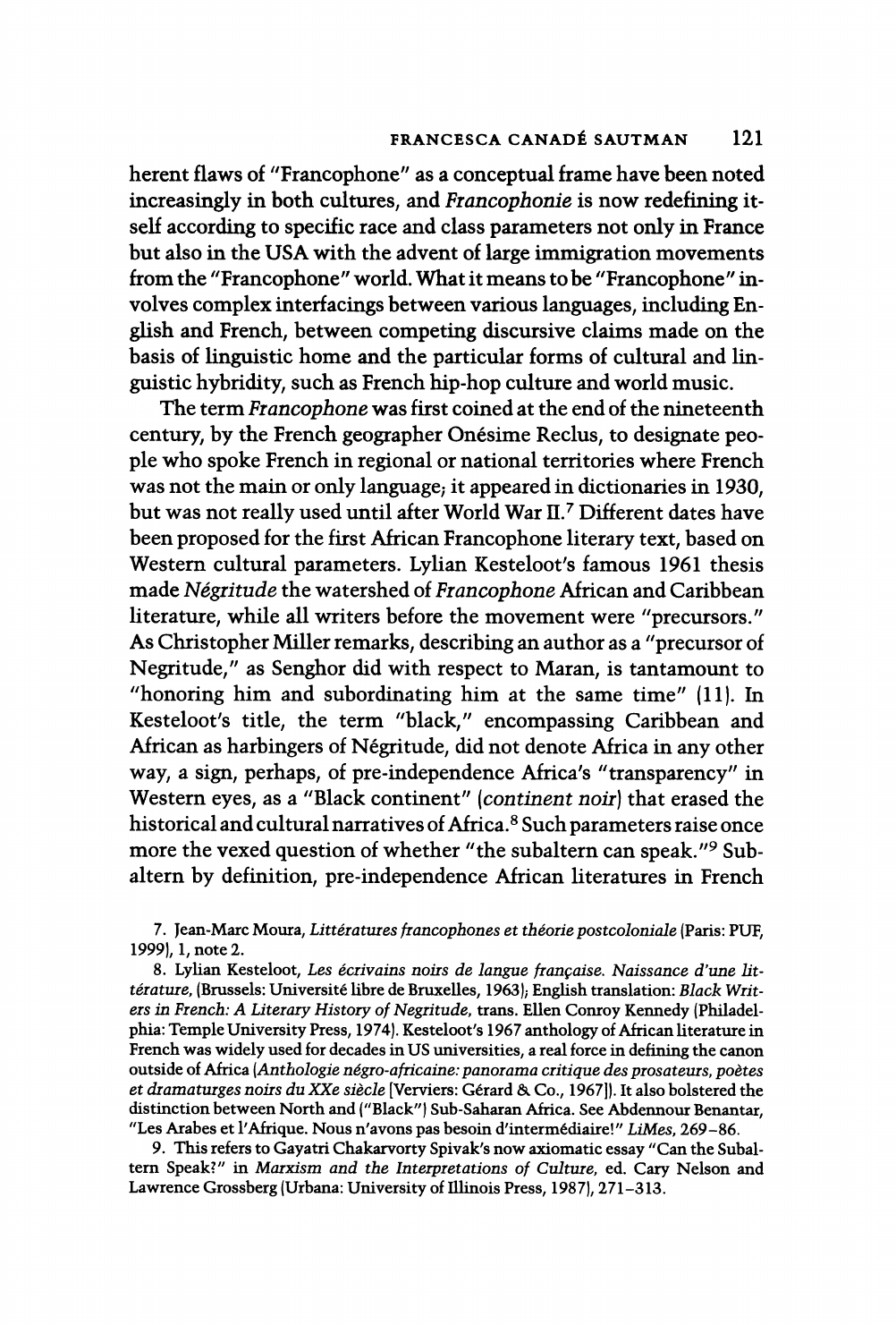were presumed to be knowable through Western eyes and Western pro nouncements, hegemonic in their selection criteria and aesthetic plat forms regardless of their occasional anticolonial stance. For Kesteloot, for instance, several texts were to be excluded from this early canon as mere panegyrics of colonialism (Miller, 10). However, beginning with Guy Ossito Midiohouan and followed by Miller (11-13), others have identified as a first text Ahmadou Mapaté Diagne's Les trois volontés de Malic (1920),  $10$  while an argument can be made that the first narrative Senegalese texts in French were written as early as 1850.<sup>11</sup> The six years of difference with another work often mentioned as a first "liter ary" Francophone African work (Rouch and Clavreuil, 392), Bakary Di allo's Force-Bonté (1926), might seem quite minor. The discrepancy is nonetheless symptomatic of the assumptions of Western critics about "writing in" the Francophone literary voice, establishing a canon, and imposing their own views of literature. Subaltern status is confirmed by the difficulty encountered in simply reformulating the questions, part of which is identifying a "first text." The history of Francophone literature in the Maghreb might have been a similarly contested ter rain, but at the very least there is consensus that the first Algerian work in French appeared in 1920, and other works-often of a fairly clear colonial obedience—were being produced in French by the 1930s.<sup>12</sup> Needless to say, a brief look at the Caribbean would yield much earlier dates, well back into the nineteenth century.

 Yet, during the early fifties, other voices were already formulating a corpus of Francophone African literature with a history and a ge nealogy. Présence africaine was publishing interviews with and com ments on African authors along with texts, for example its 1955 publi cation of Abdou Anta Ka's first short story. A biographical note explained

10. Guy Ossito Midiohouan, L'idéologie dans la littérature négro-africaine d'expression française (Paris: L'Harmattan, 1986).

 11. In 1850 a Senegalese m6tis, Leopold Panet (1820-1859), published a travel text "La relation d'un voyage du Sénégal à Soueira" in the Revue coloniale; another Sene galese of mixedparentage, the catholic priest David Boilat (1814-1901), published his Es quisses sénégalaises in 1863 (Paris). Between 1912 and 1913 a third Senegalese writer, Ahmadou Dugué-Clédor, wrote two historical essays. Alain Rouch and Gérard Clavreuil, Littératures nationales d'écriture française. Afrique noire, Caraïbes, Océan Indien (Paris: Bordas, 1987), 392-93.

12. Charles Bonn and Naget Khadda, "Introduction," Littérature maghrébine d'expression française, ed. Charles Bonn, Naget Khadda, and Abdalah Mdarhi-Alacin (Vanves: Edicef, 1986), 5-21. The first such work was Mohamed Benchérif's partially autobio graphical Ahmed ben Mustapha, goumier. Bencherif was a colonial administrator, caid, and captain in the French army, who espoused the virtues of French colonial power.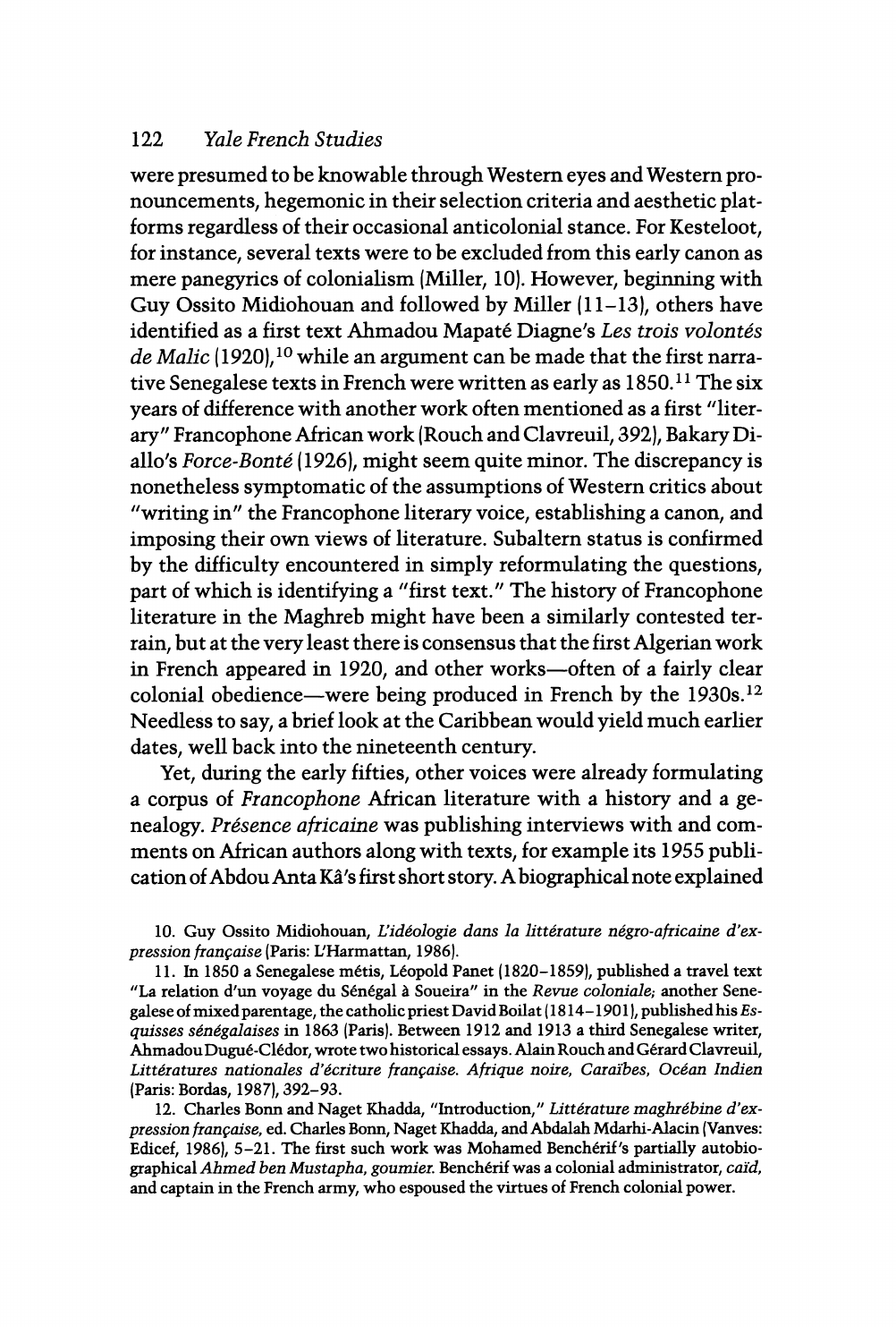that he had no employment or home, came from a culturally and reli giously mixed family, and had already written plays performed in Sene gal, in particular on the radio (Radio-Dakar), as was often the case with African theater in the twentieth century.<sup>13</sup>

The term Francophone did not catch on right away; it began to appear in titles of works around 1963<sup>14</sup> coinciding with the rise of inde pendence movements in Africa south of the Sahara. Interestingly, early texts were already heralding both the triumphant and the alarmist trends in Francophonie.15 In the 1960s the term made inroads in doctoral dis sertation topics in the USA, first in relation to education and economic development, and then in titles addressing literature, more frequently by the 1970s. Scholarship and commentary on Francophone literature nonetheless appear to be a phenomenon of the last decades: a cursory look at the MLA's database shows that between 1900 and 1987, 745 en tries concerned Francophone topics; there are 881 for the 1987-2000 pe riod alone. Nor did the term hold purchase with all: several critical works written in France in the late 1970s and 1980s consistently avoided Fran cophone, and used French-language or of French expression instead.16

 The study of Francophone literature shifted and corrected the Eu rocentric view of French literature (narrowly conceived as literature written in Europe), but could also hide the term's links to France's colo nial past. The subaltern was thus ushered into the French academy, but only nominally empowered to speak since the condition of that speech remained the willingness to address, even at the onset of the twenty first century, the relationship of the postcolonial writing subject to the French language as fount, model, and mirror. In Francophone subjects the French academy discovered a rich academic field, but it was rapidly lost to a unique form of discursive control. The use of French at a vari ety of levels-native language, lingua franca, administrative tool, aca demic instrument-became more than a simple classification tool. The will to classify evident in discussions of what constitutes Fran-

13. Abdou Anta Kâ, "L'envers du Masque," Présence africaine 13 (Aug.-Sept. 1955). In the interview, Ka remarked that he had no degrees, for "degrees would separate me from the people."

14. Alfred de Soras, Relations de l'Église et de l'État dans les pays d'Afrique francophone: Vues prospectives. [Paris:] Mame [1963].

15. Hyacinthe de Montera, La francophonie en marche (Paris: Sedimo, 1966); Gérard Tougas, La francophonie en péril (Montréal: Cercle du livre de France, 1967).

16. Robert Cornevin's classic Litératures d'Afrique noire de langue française (Paris: PUF, 1976), or Rouch and Clavreuil's 1987 work. The Bibliotheque Nationale de France currently uses littérature africaine d'expression française as a classification category.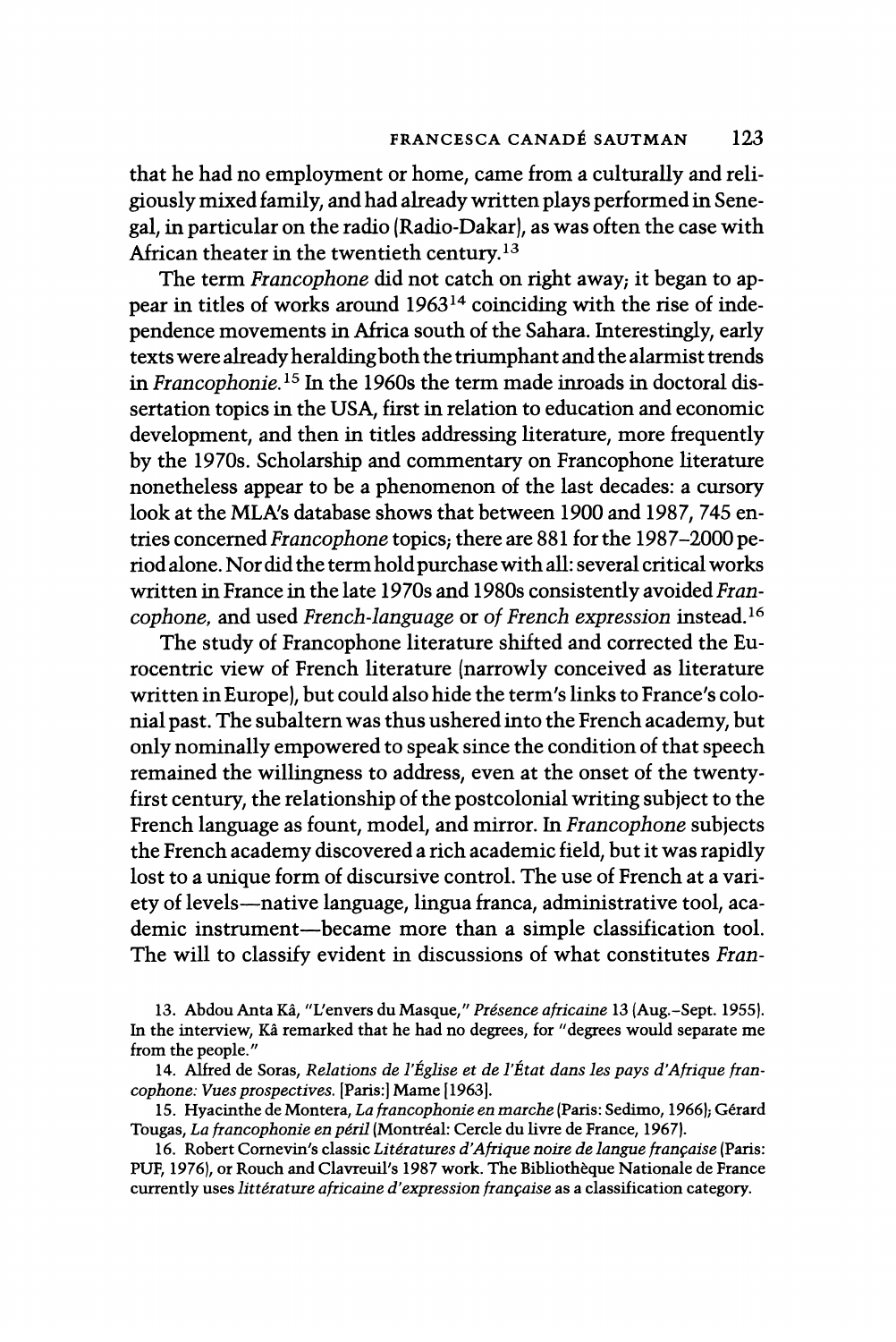cophonie, geographically and linguistically, is an almost parodic version of Foucault's famous exegesis of classification norms in West ern systems of knowledge.<sup>17</sup> The "factic" nature of the language con nection established the purported link of former colonies to French culture; but other "facts" were dismissed, such as opposition to colo nialism and racial strife. In Togo, a country usually classified as Fran cophone, resistance to French presence, colonial policies, and the im position of the French language was so strong when France and Great Britain seized the territory from the Germans in 1914 that there was actually an active pro-German movement, an embarrassing detail of colonial history not mentioned in official versions. The opposition continued for decades, as student movements in 1991 issued state ments rejecting "imperialist and neocolonialist" relations with France and Francophonie, and calling on people to "divest [themselves] of French paternalism, for Togo never has been a French colony."18

#### NEOCOLONIALISM AND EMERGING DISCOURSES OF FRANCOPHONE STUDIES

 Muddled neocolonial discourses abound in texts using such linguistic classification systems. For instance, the authors of a pamphlet on the "Francophone challenge" organize the Francophone countries of the world according to a grid based on the connection of other languages to French. The Caribbean countries are described as close to French, most of Africa as speaking languages "more distant" from French, and Arab cultures as "very distant."19 This peculiar set of linguistic criteria obliterates the radical differences of these linguistic families, puts all African languages, however diverse, into one category defined in rela tion to French, and maintains the French language as center and stan dard. Even more objectionable is a work entitled 1989. Vers une révo lution Francophone? in which the various speakers of Francophonie are classified as the "Francofaune," and are divided into "Francopho nes, francophonoides, and franco-aphones."20 It would be hard to find

 <sup>17.</sup> In Michel Foucault's foundational The Order of Things: An Archeaology of the Human Sciences, (New York: Vintage, 1994) [1971], see chapters 5 and 10.

 <sup>18.</sup> Comi M. Toulabor, "Problemes de frontieres, francophobie et nationalisme au Togo," LiMes, 169-76.

<sup>19.</sup> P.-F. Chatton and Jeanne Mazuryk Bapst, Le défi francophone (Brussels: Beuylant/ Paris: LGDJ, 1991), 8-9.

<sup>20.</sup> Robert Chaudenson, 1989. Vers une révolution francophone! (Paris: L'Harmattan, 1989), 41-66.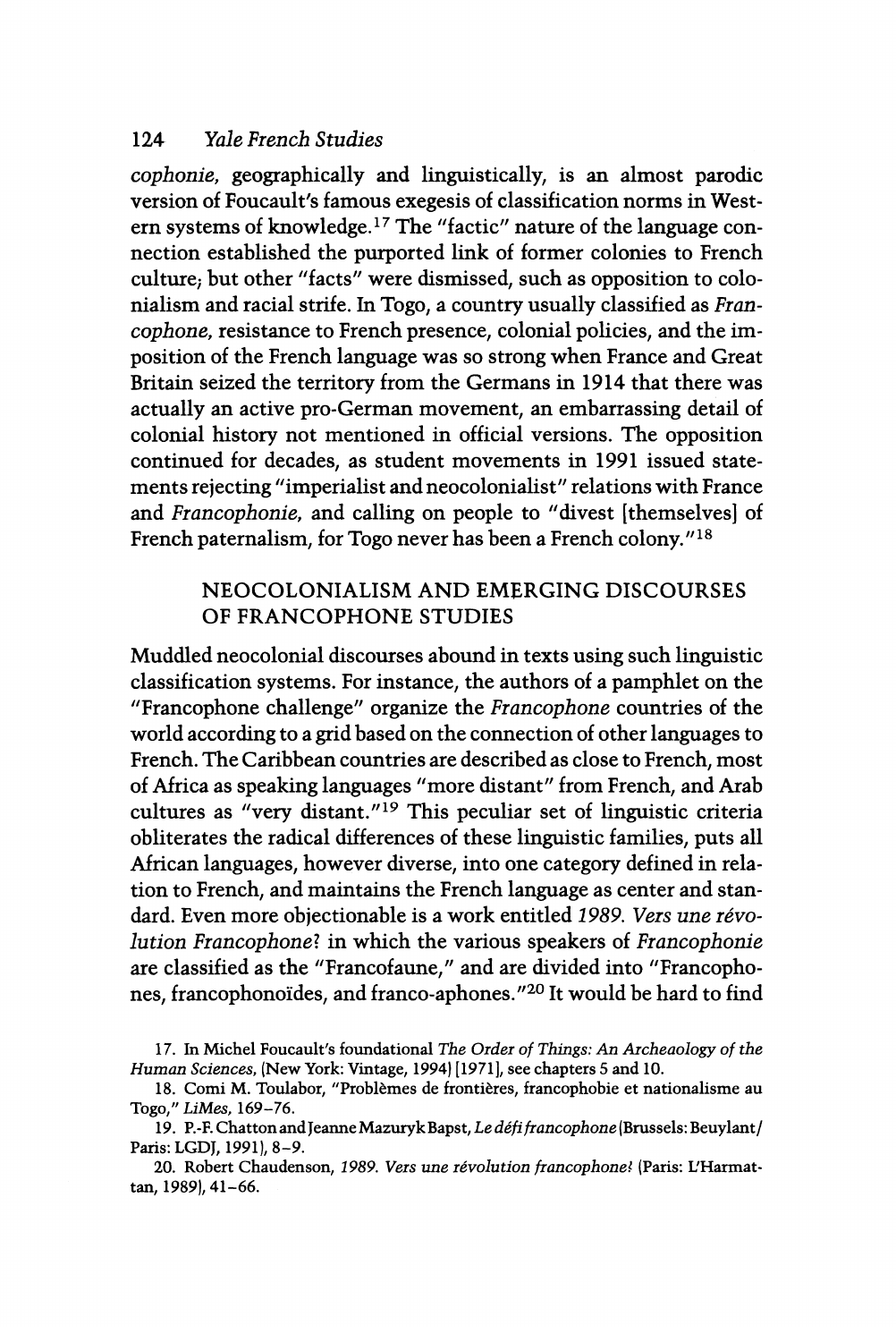a more convincing illustration of postcolonial theory's charge that the "other" (even, in this case, the purportedly culturally close and allied Other) is silenced through zoological, entomological, and/or botanical classification grids and implicitly removed from full membership in humanity.21

Thus the term Francophone is used in this essay with a great deal of discomfort, as a term fraught with ambiguities and complicities. It conceals the sinister underside of a French-speaking world no less in nocent of imperialism than its English-speaking counterpart (how did parts of Africa "get French" and can they remain so?), and, as well, it is a problematic scripting of postcolonial realities, such as the role of France as a world power in countries like Chad<sup>22</sup> and Rwanda. Behind the term lurk elements of the "Francophone" idiom that contribute to generate and maintain geopolitical renamings and remappings of terri tories conquered and controled (Indochina, French Equatorial Africa, Central Africa, etc). They have also veiled the excess of meaning that now has been heaped on apparently simple French words, such as civi lisation, progrès, or citoyen. In view of all these ambiguities, Jean-Marc Moura's reminder of a distinction to be made between Francophonie as a state of linguistic fact and francophonisme as a discourse about cul tural hegemony and a will to power is particularly useful (2).

 These questions do obtain in the U.S. context, but both their im portance and their solutions shift a bit. Before the 1970s, when the academy largely gave no place to Francophone literature in its French curriculum, or reluctantly admitted only such figures as Césaire or Senghor, the term implicitly evoked things non-Western and hence threatening to canonical French literature. This announced conflicts about territory and resources that remain with us today. Proponents of Francophone literature may not always recognize that at stake was a sort of "unbearable whiteness of being." The whiteness of the canon screamed for interrogation and resistance, paving the way for its cur rent deconstructions as a category by scholars and critics, primarily African-American, and the elaboration of a new "race theory."23 French

<sup>21.</sup> See V.-Y. Mudimbé, "Symbols and the Interpretation of the African Past," The Idea of Africa (Bloomington: Indiana University Press, 1994), 1-37.

 <sup>22. [</sup>collective: Agir ici et Survie] Dossiers noirs de la politique africaine de la France no. 8, Tchad, Niger. Escroqueries a la democratie (Paris: L'Harmattan, 1996).

 <sup>23.</sup> See for instance Kimberle Crenshaw et al., ed., Critical Race Theory: The Key Writings that Formed the Movement (New York: New Press, 1995), and Wahneema Lu biano, ed., The House that Race Built (New York: Random-Vintage, 1998).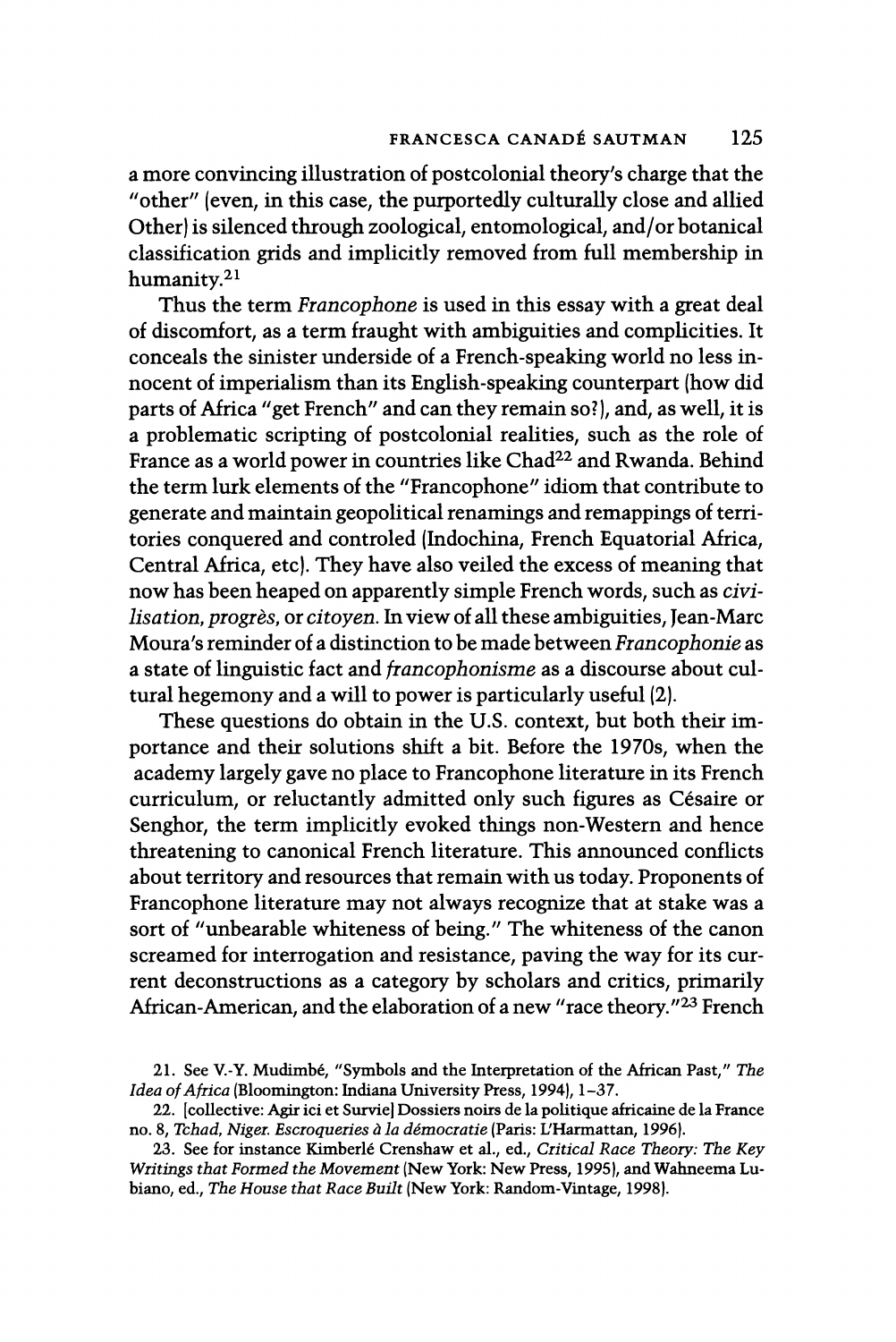hexagonal (and European) literature was also perceived as conserva tive, cut-off from contemporary strife and issues, and in need of a kind of "regeneration" that Francophone literature provided. Such a per spective, however, teetered dangerously at the edge of less noble re sponses to the literature and culture of the perceived "Other." "Regen erating" smacks of the Western colonial view of Africa's cultural role as providing a return to unspoiled original sources, to landscapes and sensations lost by the industrialized world.<sup>24</sup> Such a desire for an "eter nal Africa" has been roundly condemned by African intellectuals and policy-makers who have adamantly rejected atavistic policies that amount to neglecting or refusing the economic and technological de velopment of Africa for its own people.25

 Interest in the literatures of the Francophone world has indeed shot up considerably in the last decade, and the reasons are varied. As Chris topher Miller remarks, "within French departments in U.S. colleges and universities, it has become an indispensable, if not wholly under stood, component of the curriculum" (1). But Orientalism is still afoot in the Academy: the wide attraction of Tahar Ben Jelloun's novelswhile his politically engaged poetry<sup>26</sup> remains almost unstudied—and their ulterior treatment in film, may be one indication of that. The con temporary academic publishing world has also been "discovering" the emergent voices of the colonized, marginalized, and ostracized-former colonial people, people of color, lesbians, and gays-in ways that mix commercial and professional benefits with genuine intellectual in terest. Francophone studies, as they still struggle for full recognition in particular for financial parity—are at times the site of opportunistic career strategies from which the specters of colonialism have not been dispelled. Today we witness a contradiction between continued resis tance to the term and the field on the one hand and empty endorse ments of Francophonie by the academic establishment that confer to

 24. On this subject see a collection of acerbic essays by Francois de Negroni, Afrique fantasmes (Paris: Plon, 1992), and his pamphlet on French cooperants entitled Les colonies de vacances.

 25. See Callisto Madavo and Jean-Louis Sarbib, "L'Afrique en marche. Attirer le cap ital prive vers un continent en evolution," LiMes, 33-46; on women, technology, and survival, African Feminisn: The Politics of Survival in Sub-Saharan Africa, Gwendlolyn Mikell, ed. (Philadelphia: University of Pennsylvania Press, 1997); on the questions of African museums, technology, and African agency, see Peter R. Schmidt and Roderick J. McIntosh, ed., Plundering Africa's Past, (Bloomington: Indiana University Press, 1996).

 26. Tahar Ben Jelloun, Les amandiers sont morts de leurs blessures followed by Ci catrices du soleil et Le discours du Chameau (Paris: Maspéro, 1976).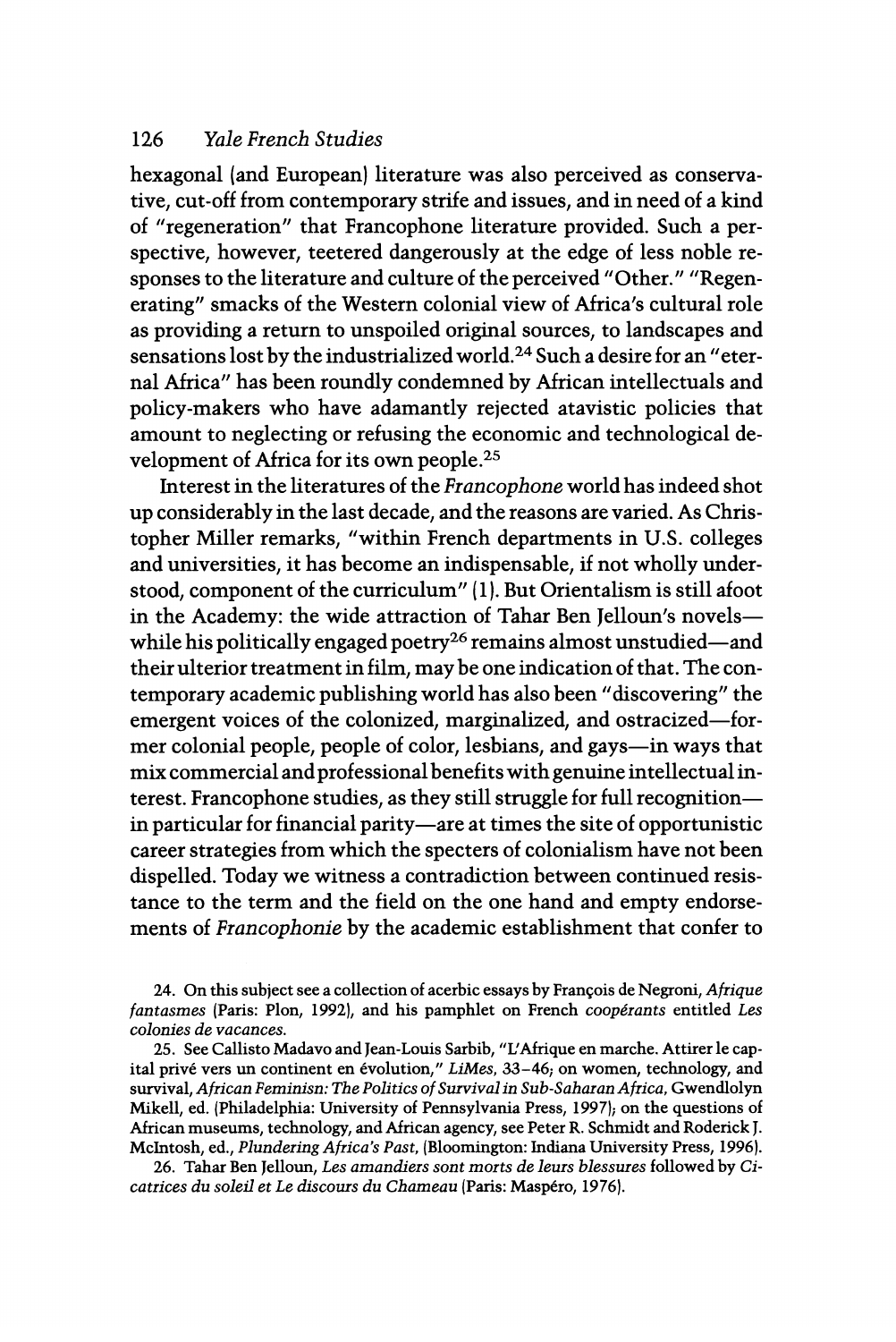both banal currency on the other. And when faculty or graduate stu dents not trained in any of its areas anoint themselves specialists, such attitudes betray the old topos of "uncharted territory." Considered un claimed and uninhabited, such territory is thus open for occupation and appropriation, a form of neocolonization through discourse. Yet, such a simple characterization of the situation of Francophone studies in U.S. universities and colleges would be unfair: the Francophone wave has also allowed French departments to diversify to a tiny extent, with the result that an ethnic and racial pluralism has begun to make its mark, though barely. Maintenance of the field as separate can be a form of exclusion but also a protection of sorts, a guarantee that non-West ern and non-hexagonal works in French will not be shortchanged, ab sorbed, or made to disappear in mysterious ways.

 Until very recently, the important theories of Foucault, Derrida, and Deleuze, which in turn inform thinkers such as Homi Bhabha, Ju dith Butler, and Gayatri Spivak, had become marginalized and suspect in their country of origin. In the U.S., postcolonial theory, postmod ernism, gender theory, $27$  as well as the frequent ideological debates about political morality and the catch-all accusation of so-called "po litical correctness" create a kind of intellectual turmoil unknown in France. Eve Kosofksy Sedgwick's "rich stew"28 seems far removed from the more ponderous, detached, and authoritative discourse of the French academy, grounded in linguistics, sociology, and political econ omy. But such a facile contrast would be, again, quite superficial: writ ers and scholars have moved from France and "Francophone" countries to the precincts of U.S. academe with ease, transposing one set of dis courses to another environment<sup>29</sup> and blending both in an original type

 27. For instance, Frangoise Lionnet, Postocolonial Representations: Women, Litera ture, Identity (Ithaca: Cornell University Press, 1995); Rosalyn Terborg-Penn and Andrea Benton Rushing, ed., Women in Africa and the African Diaspora: A Reader (Washing ton, DC: Howard University Press, 1996); Aiah K. Ndomaina, "Repetition, Resistance and Renewal: Postmodern and Postcolonial Narrative Strategies in Selected Franco phone African Novels" (Ph.D. diss., Ohio State University, 1998); Keith L. Walker, Coun termodernism and Francophone Literary Culture: The Game of Slipknot (Durham: Duke University Press, 1999); Jarrod Hayes, Queer Nations: Marginal Sexualities in the Maghreb (Chicago: University of Chicago Press, 2000).

 28. Eve Kosofsky Sedgwick, Epistemology of the Closet (Berkeley: University of Cal ifornia Press, 1990), "a rich stew of male algolagnia, child-love, and autoeroticism" (8).

29. See Franco/phone-American efforts in Claude Bouygues, ed., Texte africain et voies-voix critiques. Essais sur les litteratures africaines et antillaises de graphie francaise: Maghreb, Afrique noire, Antilles, immigration = African Text and Critical Voices-Approaches: Essays on African and West Indian Literatures of French Expres-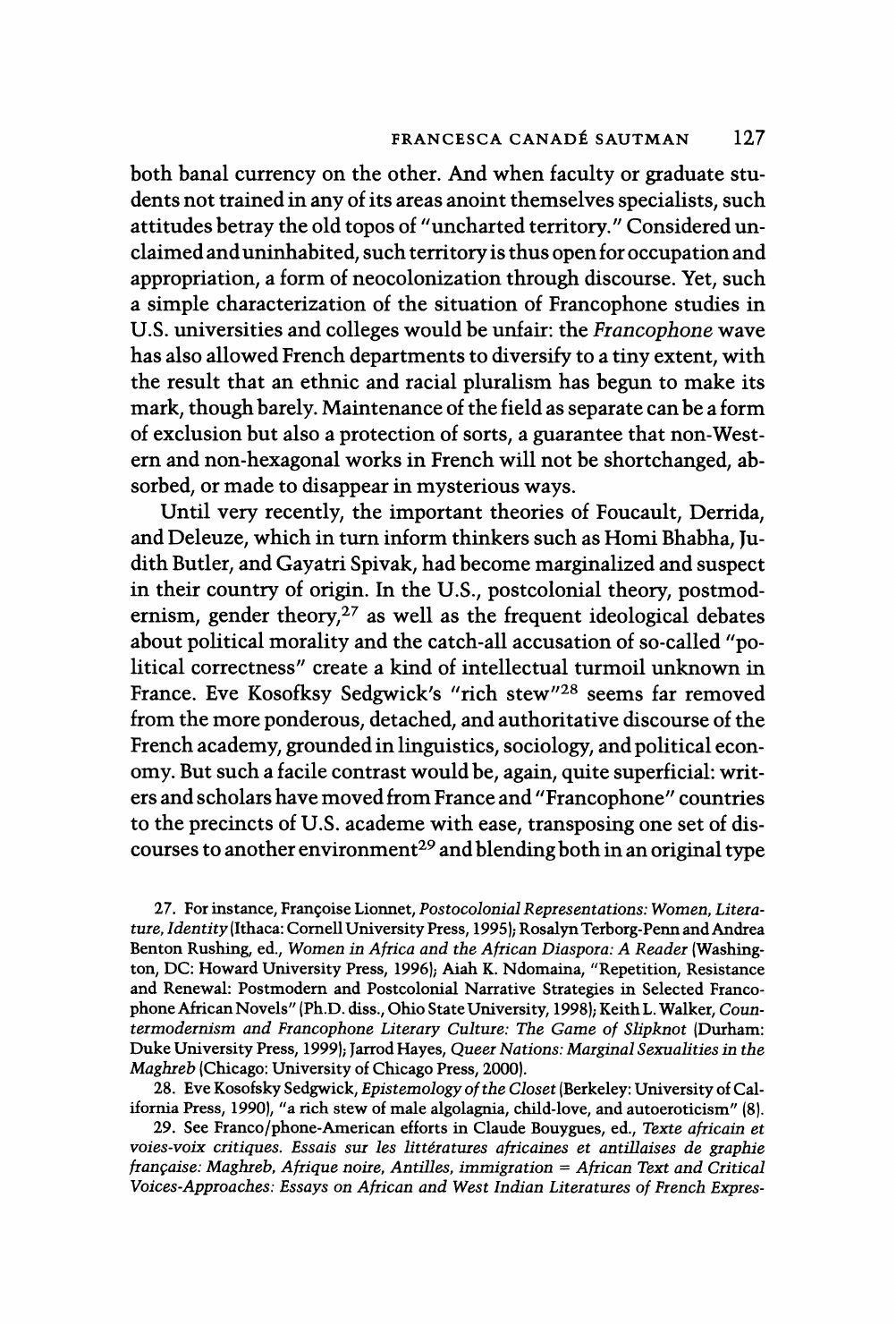of thought. Such has been the role, to mention only some scholars and thinkers who are also world-renowned writers, of Maryse Conde at Co lumbia, Assia Djebar at LSU, Edouard Glissant at CUNY, and Vumbi Yoka Mudimbe at Stanford, among others.

#### FRENCH, ENGLISH, AND LINGUISTIC "CROSSING ZONES"

 French outcry against the ever-encroaching culture of the United States and the English language is another zone of difference between the con struction of Francophone studies in the two countries. Indeed, in 1986, the Paris Francophone Summit marked a new turn in the field: orga nized political resistance to Anglophone hegemony, a will to turn the tide of the inexorable rise of English worldwide, and the desire to launch a "Francophone challenge" on the stage of world politics and economics. Yet the term now reflects the internal tensions that com plicate and split it. For instance, in 1987 a small volume entitled La de riva delle francofonie<sup>30</sup> broached this very topic in its preface and de clared itself the first publication to reformulate definitions by using the word in the plural. Though unitary and centralizing at its beginnings, it stated, the concept of Francophonie was moving to greater recogni tion of the "various socio-cultural and literary individualities it might apply to." In fact, the word francophonies had appeared by 1985, but in a limited sense.<sup>31</sup>

 The rivalry between French and English creates a binary opposition that is deceiving, since many languages can be inscribed in the same cultural space as the one occupied by French in a given work. Lise Gau vin speaks of writers who have chosen to write in French, but never theless labor in a sort of crossing zone between languages ("oeuvrent a la croisée des langues ... "). Their works reflect a linguistic "hyperconsciousness" born of the many contacts with other languages.32 And

sion: Maghreb, Black Africa, West Indies, Immigration, (Paris: L'Harmattan, 1992); Laila Ibnlfassi and Nicki Hitchcott, ed., African Francophone Writing: A Critical Introduc tion (Oxford: Berg, 1996); P. Little and Roger Little, ed., Black Accents: Writing in French from Africa, Mauritius and the Caribbean (London: Grant & Cutler, 1997).

 <sup>30.</sup> Franca Marcato Falzoni, ed., La deriva delle francofonie 3. Animisme et tech nologie dans la littérature francophone (Bologna: Editrice CLUEB, 1989).

<sup>31.</sup> Doukoure Abdoul Dukule, "Afrique-Québec. Deux francophonies," Présence francophone 26 (1985): 45-56. Between 1987 and 2000, its most frequent occurrences were still in the title of a journal, Francophonies d'Amérique.

<sup>32.</sup> Lise Gauvin, "L'imaginaire des langues. Tracées d'une poétique," in Jacques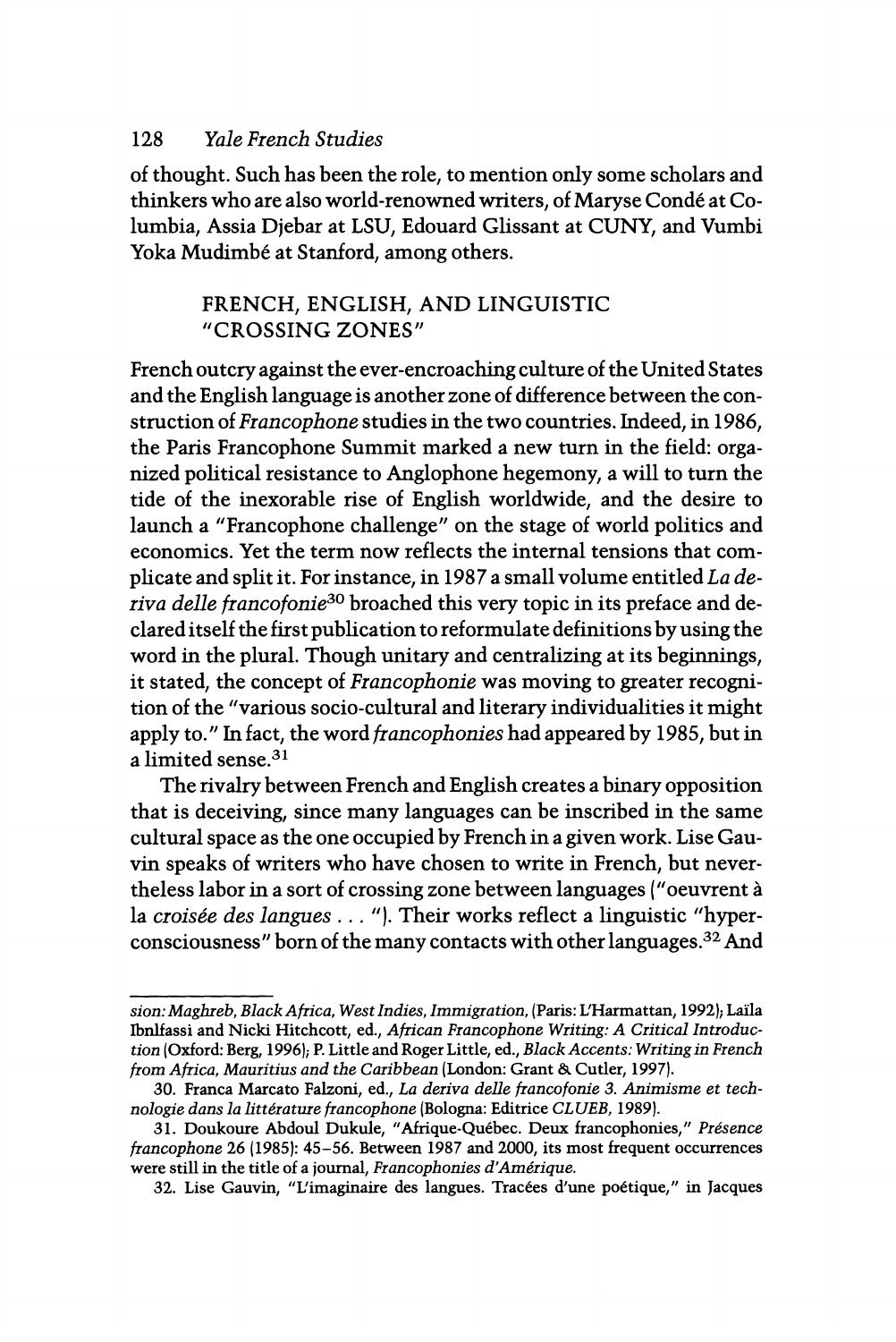in poignant pages Assia Djebar has given voice to the various compet ing and coexisting languages that live in her, as in other women of her world, who "possess" four languages: that of the rocks, the original Berber; the language of the Book, Arabic with its dialectal sister; the language of the former masters, French; and finally, the language of the body.33 The professional use of French may displace mastery of the original language, as was the case until recently in parts of the Arab world, creating for many a tragic absence in the daily experience of Arab identity. The term "Francophone" is mired in complex experiences of linguistic and societal practice in which national and individual con texts play major roles. In this interlocking network, geographical and cultural proximity to the French language contributes to the linguistic conundrum. In the U.S. those who are either expatriates or exiled but continue to write in French face a new possibility, that of "inhabiting" yet another "foreign" language, English.

 Until recently, the most widely-read Francophone author in the United States, apart from Aime Cesaire, was probably Camara Laye whose book L'enfant noir was translated into English in the United States in the early 1950s.34 Since then it has been assigned even in high schools in the United States. It is ironic that a fellow Guinean, Amadou Diallo, became the figure from a country labeled Francophone to be known to the general public in the United States in 2000, a position he owed to the configuration of race and power in the United States rather than to any "Francophonie."35 As with the case of a Haitian immigrant,

Chevrier, ed., Poétiques d'Édouard Glissant, Actes du colloque international "Poétiques d'Édouard Glissant," Paris-Sorbonne, 11-13 March 1998 (Paris: Presses de l'Université de Paris-Sorbonne, 1993), 275-84; 276. See also Lise Gauvin, L'écrivain francophone à la croisee des langues (Paris: Karthala, 1997).

 <sup>33.</sup> Assia Djebar, Ces voix qui m'assiegent. En marge de ma francophonie (Paris: Al bin Michel, 1999), 13-14. See also her March 1996 text "Les yeux de la langue," in Poétiques d'Edouard Glissant, 363-65.

 <sup>34.</sup> Camara Laye, The Dark Child; with an introduction by Philippe Thoby-Mar cellin; trans. James Kirkup and Ernest Jones (New York: Noonday Press, 1954); and The Dark Child, trans. James Kirkup, with an introduction by William Plomer (London: Collins, 1955). On those translations and their problems, see Eloise Briere, "In Search of Cultural Equivalencies: Translations of Camara Laye's L'enfant noir," Translation Re view 27 (1988): 34-39; Fredric Michelman, "From l'Enfant noir to the Dark Child: The Drumbeat of Words Silenced," in Samuel A. Johnson, Bernadette Cailler et al., ed., To ward Defining the African Aesthetic (Washington, DC: Three Continents, 1982), 105- 11.

 <sup>35.</sup> Amadou Diallo was an immigrant from Guinea living in New York City who was gunned down by members of a special plain-clothes police squad because he looked like a suspect they were seeking.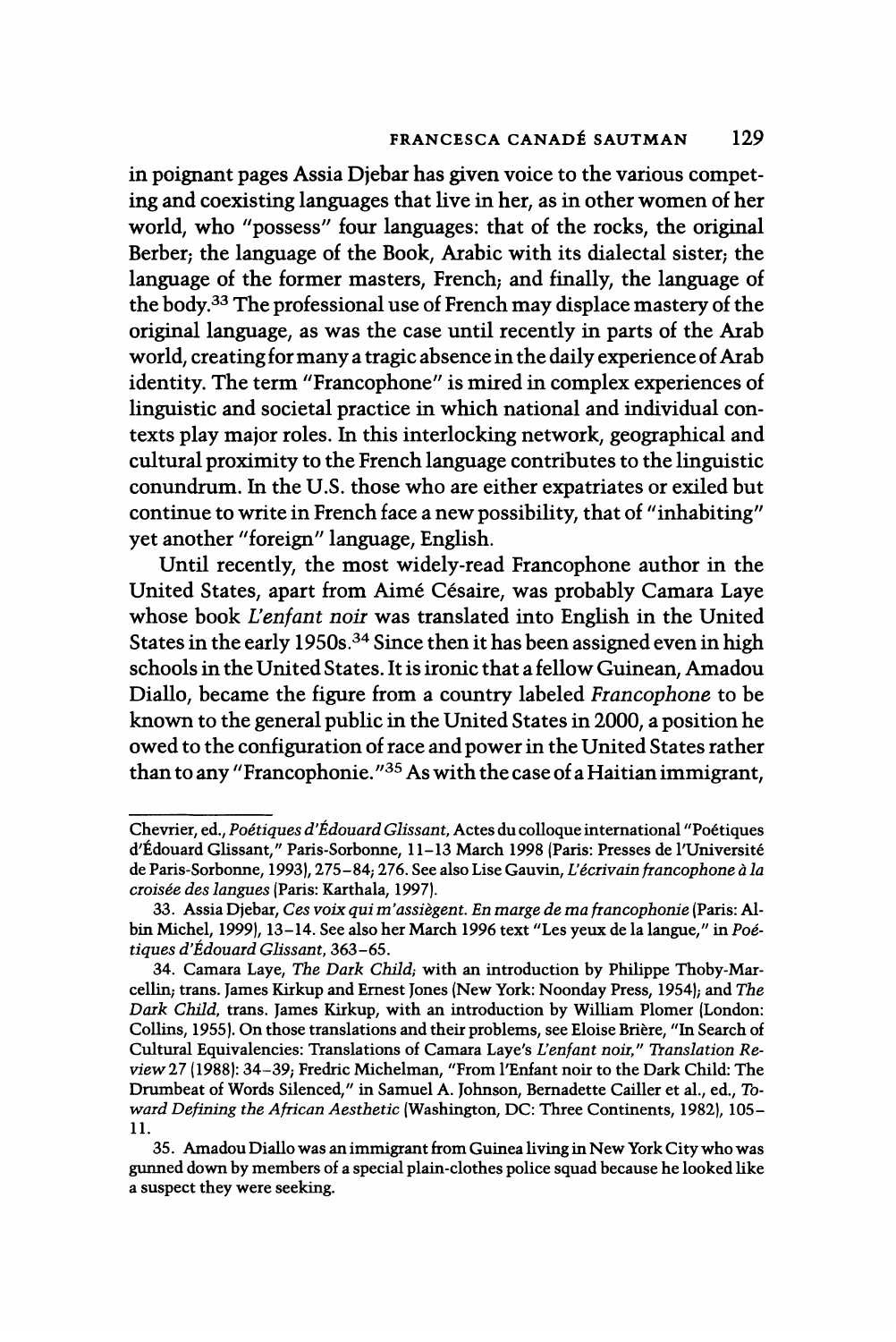Abner Louima, held and tortured by New York City police officers, cit izens of countries from the "Francophone" world are entering the vor tex of police violence in the United States. The attacks on Amadou Di allo and Abner Louima, members of communities living as separate immigrant groups, quasi invisible to the mainstream, associated them with a wider community contoured by color and the exclusions pinned on it by structures of racial discrimination in the United States. Thus, both reflect the new place of immigrants from the Francophone world in U.S. life, not through the rich content of Francophone cultures tri umphantly riding in with the surf, but by virtue of being black in a country where police culture is experienced daily as hostile to blacks. In their new "home, " the matter-of-factness of being black in their land of origin has become the racial "fact" of blackness that intersects in sudden, brutal ways with their status as immigrants and people from poor neighborhoods. Both the exoneration of Amadou Diallo's execu tioners and the condemnation of Abner Louima's torturers-guilty in particular of sexual assault-dramatically engulf immigrants from dif ferent cultural horizons in United States views of race and sexuality. As the East Coast of the United States becomes a second Francophone population hub, it is increasingly problematic to study the Franco phone literatures of Africa and the Caribbean in the United States with out reflecting on this changing cultural horizon. The latter comprises a Haitian community rising in numbers but curtailed by hostile im migration and political asylum policies, fleeing the daily political vio lence and economic hardship of their country, and bringing with them memories of murder, terror, and political strife. The impact of migra tions on cultural environments leaves such traces of memory that lit erature harbors and transmits. The great urban centers of the West have been put in direct contact with those of the developing world fol lowing new cultural axes linking Paris, New York, Montreal, Dakar, and Port-au-Prince.<sup>36</sup> And ironically again, it is the very subaltern sta tus of racial minorities in the United States that has made the study of Francophone literature more desirable in local academic contexts. All in all, in the United States cultural and political context, Fran cophone literatures and cultures can simply no longer have outsider status.

 36. Collective reflection and conversation with my colleagues at the City University of New York Graduate Center, tdouard Glissant, Lucienne Serrano, and Thomas Spear have been most helpful in inspiring this essay.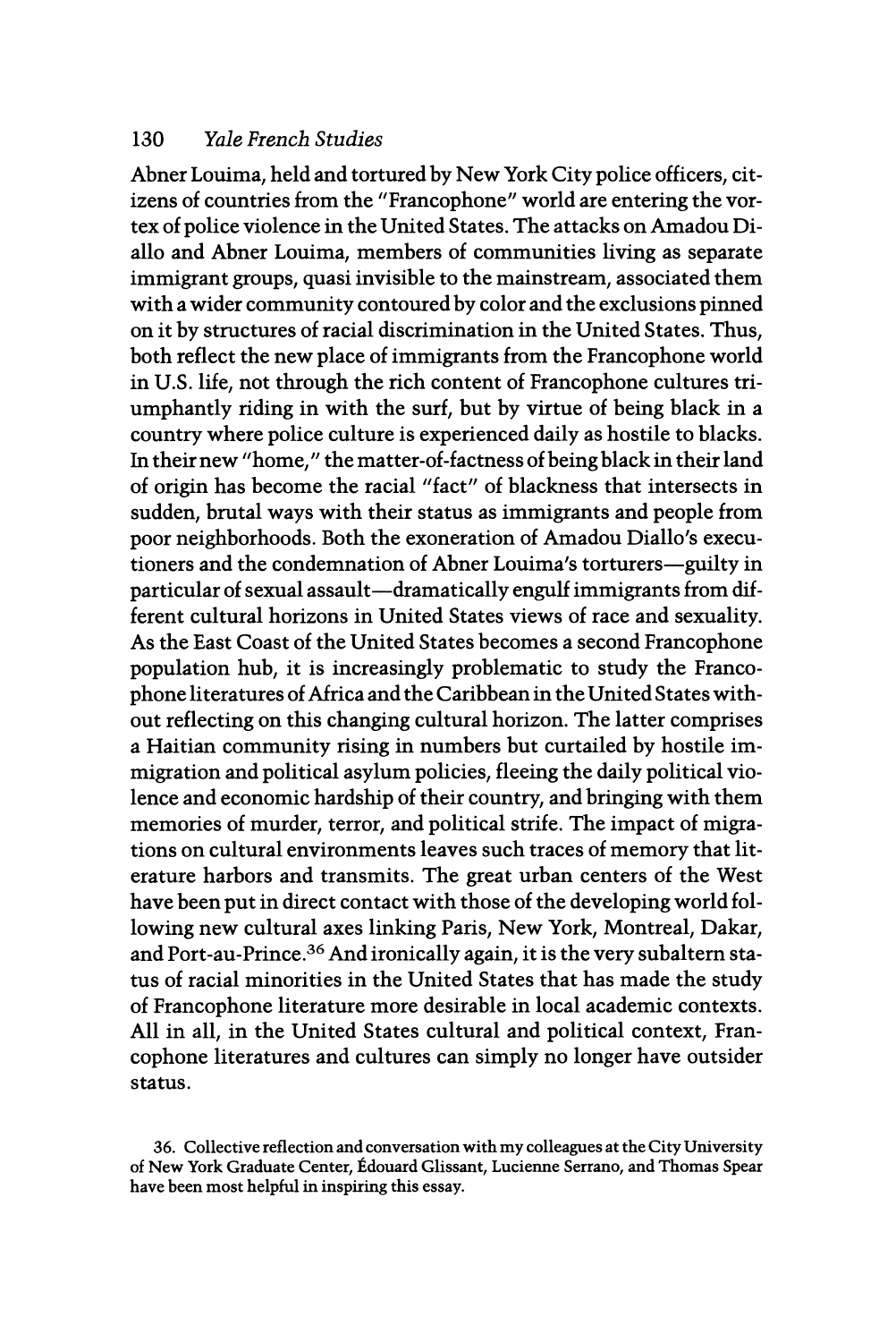#### FRANCESCA CANADÉ SAUTMAN 131

 "Francophone," both as a term and a concept, has further challenges to meet. The etymology of the word should refer more properly to lan guage spoken and heard, not written, although what we study is pre cisely the written word. Further, French is spoken by a minority in each purportedly "Francophone" country and written by fewer still. So the question remains of how to recognize the sounds that echo behind the written words of the Francophone text. And these sounds are not merely the words in the particular linguistic crossings and stews at work but the cultural sounds in their rich, ethnically and socially di verse, conflictual, muted, and insistent forms.

#### "SOUNDING" AND FRANCOPHONE TEXTS

 That hidden part of the Francophone text can be accessed through an illuminating critical concept coined by a leading scholar of African American literature and culture, Houston Baker Jr., in his discussion of the Harlem Renaissance and modernity. He proposes that a variety of texts and performances by African Americans, regardless of their some times apparent acceptance of hegemonic views of race and of being black, encode another dimension that is authentically black and pro tected through internal references that do not voice African American culture but sound it.37 This important theoretical tool is very relevant to the subject preoccupying us here. Francophone African writers also "sounded" Africa in texts that seemed otherwise complacent toward colonialism. Later, Francophone voices inscribed themselves in a more or less welcoming, at times hostile, hegemonic cultural environment on both sides of the Atlantic; gradually they have made themselves known and desirable but not yet at home.

 In its relationship to English, Francophone literature cannot be re duced to a wall of last defense against linguistic encroachment. The pri macy of French does not mean that it turns its back on other linguistic expressions. Further, the sounds of Francophone writing were heard in North American culture, particularly literary culture, quite early. Of special significance to the Franco/American dimensions of Franco phonie is a literary work written in the United States, one of the earlier black Francophone texts of the Americas. This is an anthology of eighty-four poems in French, for the most part love poems, by seven-

 <sup>37.</sup> Houston A. Baker, Jr., Modernism and the Harlem Renaissance (Chicago: Uni versity of Chicago Press, 1987), 25-69.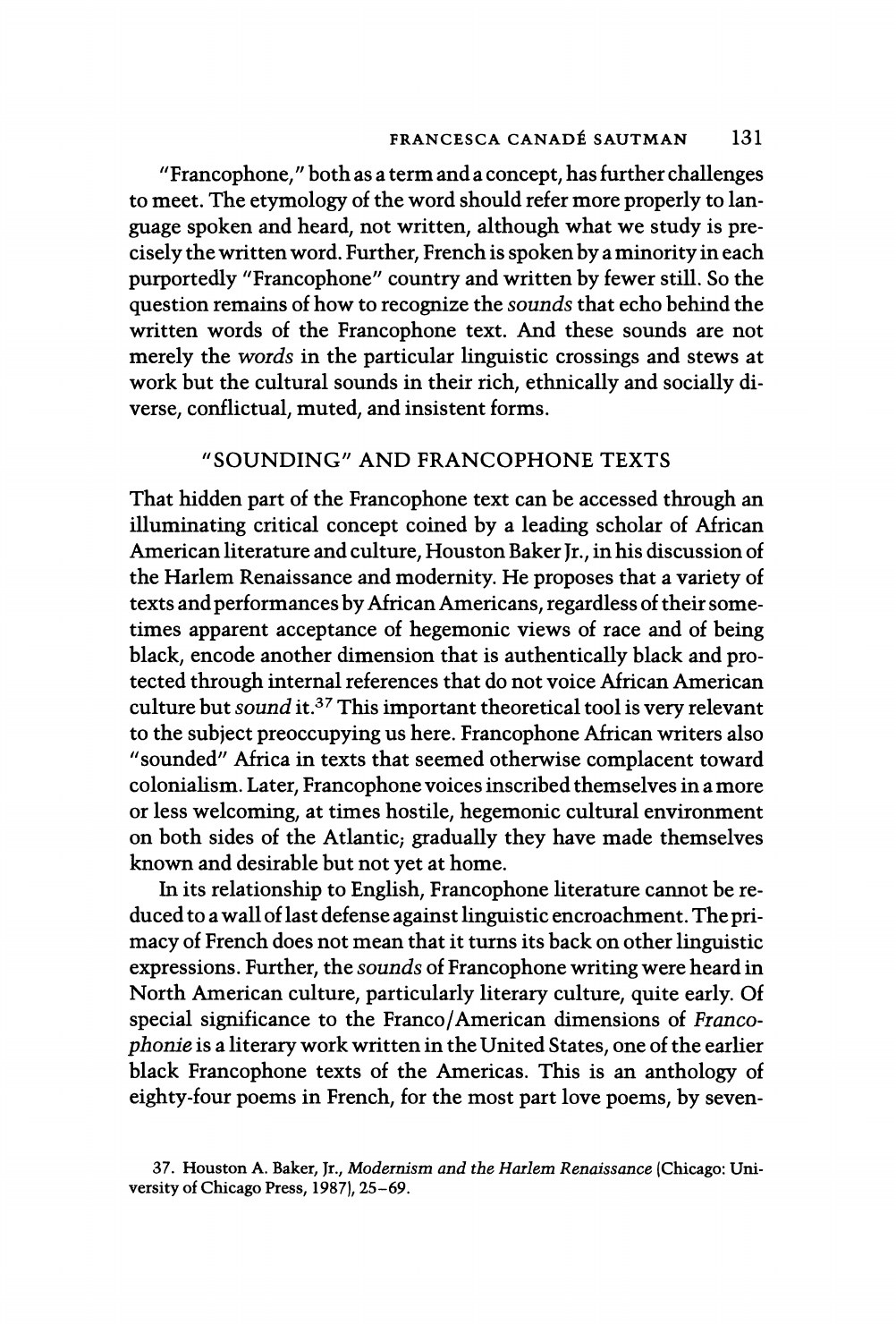teen New Orleans poets, well-to-do free people of color (gens de couleur libres), known under the collective name Les Cenelles, and published in New Orleans in 1845 by poet and educator Armand Lanusse (1812- 1867). This group had "a unique cultural life distinct from that of whites on the one hand and slaves on the other," and included mer chants, writers, a journalist like Joanni Questy who wrote for the mil itant La tribune de la Nouvelle Orléans, or the successful playwright Victor Sejour, who had a career in Paris. The work, modeled on French romanticism, has seemed conventional to some; however, closer read ings of its themes of disillusionment and death have elicited more se rious echoes, reflecting "imposed limitations and twarthed ambitions" as well as a "deep cultural orientation towards France."38

 During the Harlem Renaissance, the work of one writer in particu lar embodied the complex ties between North America and French so cio-cultural environments thereby relativizing linguistic identity. Claude McKay, an important albeit marginalized Harlem Renaissance author who left his native Jamaica to become a major African Ameri can voice, "sounded" in such famous poems as "If We Must Die," a mil itant and dignified call to resistance embraced by a black community under siege by racist rioters. McKay wrote his novel Banjo in English about the very subject of Francophonie, and the work was translated immediately into French.<sup>39</sup> The novel concerns the lives and drifting futures of a large group of black men-and a woman of mixed South Asian parentage-from all over the Francophone world and several En glish-speaking countries as well. Their use of French as an idiom of cul tural communication is contrasted to a desired pandiasporic idiom of black identity. French words, references to French press articles and to French song, as well as debates over Lamine Senghor's platform, all pro vide a rich texture to this work and create a new category of text, one that might be termed not Francophone but "francophonic." "Fran cophonic" might incorporate Houston Baker's concept of sounding to

 38. Philip Barnard, "Les Cenelles," in Oxford Companion to African American Lit erature, ed. William L. Andrews, Frances Smith Foster, and Trudier Harris (New York: Oxford University Press, 1997), 121-22. See also: Alfred J. Guillaume, Jr., "Love, Death, and Faith in the New Orleans Poets of Color," The Southern Quarterly, 20/2 (Winter 1982): 126-44; Floyd D. Cheung, "Les Cenelles and Quadroon Balls: Hidden Transcripts of Resistance and Domination in New Orleans, 1803-1845," Southern Literary Journal, 29/2(1997):5-16.

 39. Claude McKay, Banjo: A Story without a Plot (New York: Harper, 1929); Banjo, traduit de l'americain par Ida Treat et Paul Vaillant-Couturier, avec une preface de Georges Friedmann. (Paris: Éditions Rieder, 1931).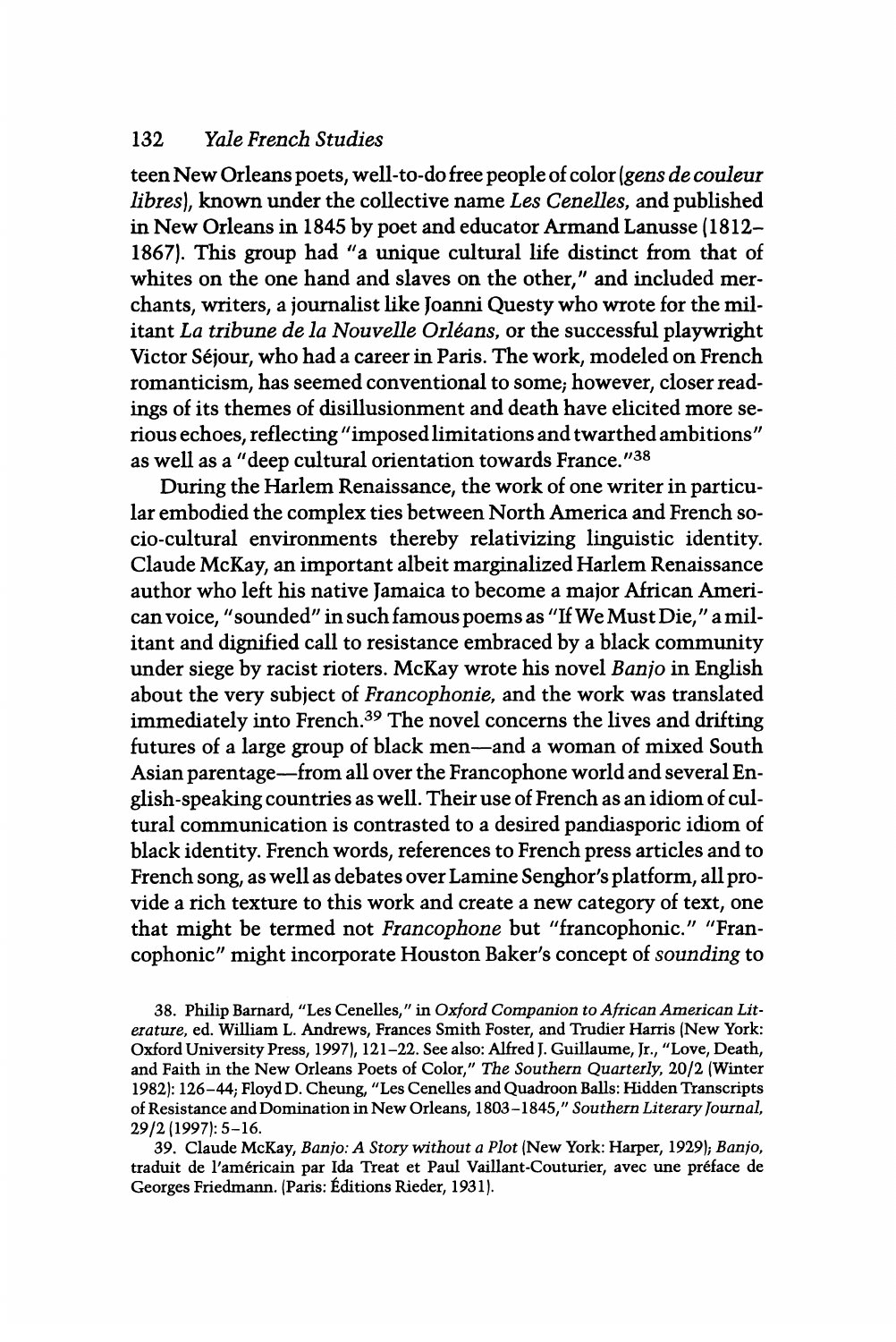designate a text in which the linguistic vector itself is less important than the presence of sound, music, and song, of hearing and speaking French in displaced, disjuncted cultural contexts as experienced here by the various protagonists of McKay's novel.40

 Francophone African writers have also incorporated references to the United States and used English as participants in a cross-Atlantic conversation with agency and control on their side, echoing on another plane another trans-Atlantic passage, this one mired in violence and ab duction. In Zegoua Gbessi Nokan's hybrid text, Le soleil point noir, a letter written by a young woman to her lover repeatedly uses the En glish "my darkness" as a form of affective and erotic endearment as well as political interpellation, marking the discursive limits of French which has no equivalent term.<sup>41</sup> Allusions to writing in English bring out conflicts in the construction of identity around nation and gender, as in Abdourahman Waberi's "Une affair a vivre." In this soliloquy, a woman ponders her own history of exclusion, control, discrimination, and resistance; impugned for having read Betty Friedan, Angela Davis, and Angela Carter, along with Beauvoir and "the Algerian Assia Dje bar" and responded to these "foreign names," she stakes her right to read texts about women her own way.42

 The United States and the city of New York have figured in works of African literature in French as emblematic of a black history of suf fering. Bernard Dadie's 1963 poem "Harlem" depicts Harlem as a cru cible of relentless oppression: "a new Golgotha ... an island of ship wreck victims . . . a zoo for tourists . . . manor house of Death . . . "43 In another poem, Dadie views Harlem as a forlorn place ("cotton field for Wall Street") but inserts a more resistant note, concluding that, with the sun, "Harlem casts off its coat of subjection and takes back its dreams."44 David Diop denounced racial oppression in the United

 40. On McKay's work, see A. L. McLeod, ed., Claude McKay: Centennial Studies (New Delhi: Sterling Publishers, 1992); Tyrone Tillery, Claude McKay: A Black Poet's Struggle for Identity (Amherst: University of Massachusetts Press, 1992); Heather Hath away, Caribbean Waves: Relocating Claude McKay and Paule Marshall (Bloomington: Indiana University Press, 1999); and Miller, 21-23.

41. Zegoua Gbessi Nokan, Le soleil point noir (Paris: Présence africaine, 1962).

42. Abdhourahman Waberi, "Une affaire à vivre," Cahier nomade. Nouvelles. (Paris: Le Serpent a Plumes, 1996), 49-57.

43. Bernard Dadié, "Harlem," Hommes de tous les continents (Abidjan: CEDA, 1985; 1967): "un nouveau Golgotha . . . une île de naufragés . . . un zoo pour touristes . . . hôtel particulier pour la Mort."

44. Dadié, "Jour sur Harlem," also dated 1963. Also, in the same volume, "Jésus se repose a New-Orleans (sic)," which ends on a vision of segregation abolished.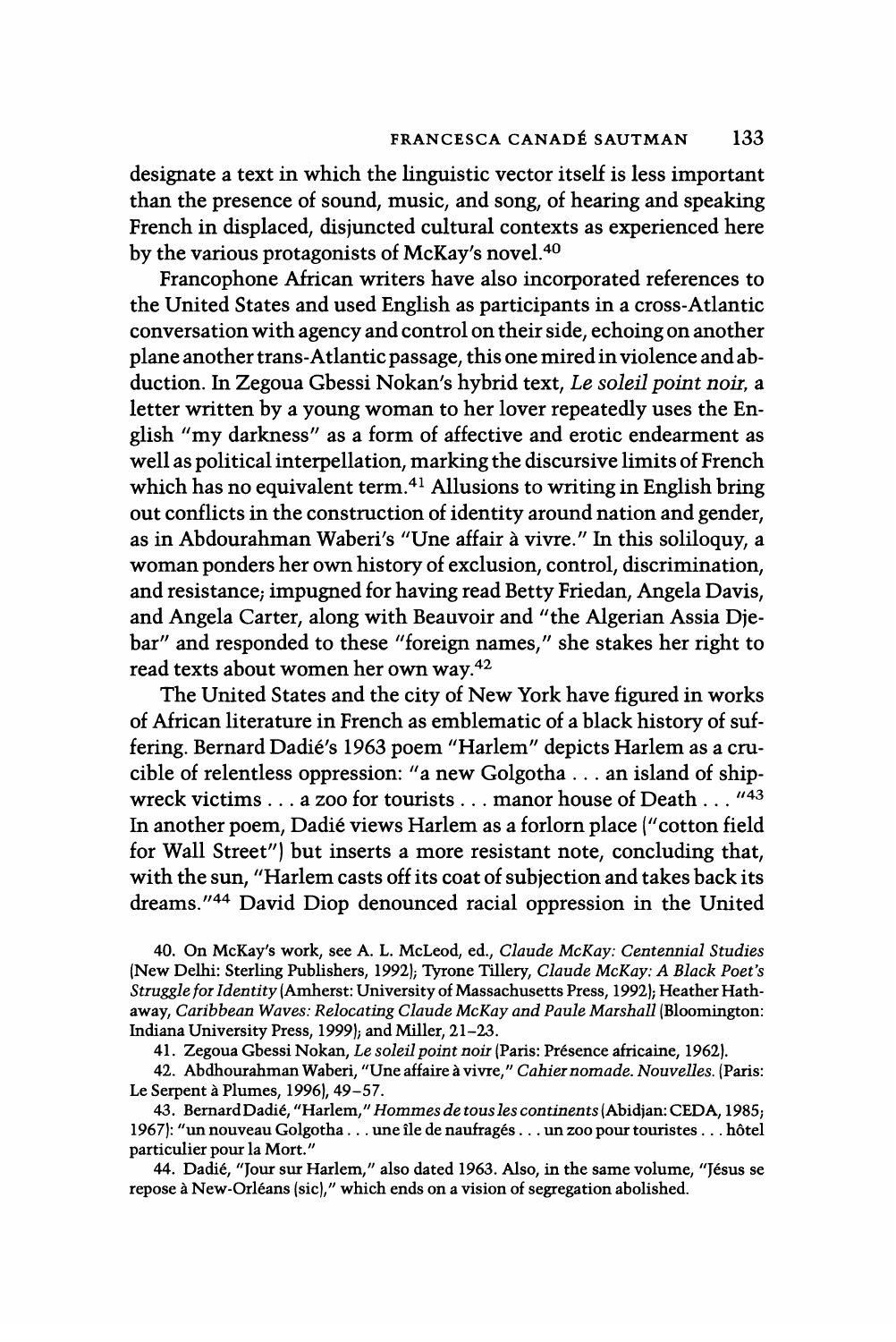States, in his poem "A un enfant noir," an elegy for the murdered Emmett Till.<sup>45</sup> In Jean-Baptiste Tati-Loutard's poem "Lettre à une fille de New York," ambiguous allusions to Harlem are incorporated in an evo cation of Africa: "I have all your features at the tip of my pen / And your words also, truly brilliant: / 'Harlem is Night inhabited by nights'."46 Among these traces, one work stands out as the inverted reflection of McKay's: this is a novel by Lamine Diakhate (1928-87), Chalys d'Harlem, the story of a Senegalese sailor from Rufisque who moves to the United States in 1919. Chalys tells his life story to a countryman, after living forty years as a black American in Harlem. He goes back to Senegal for a visit, only to realize how deep the gulf has become be tween him and his original culture.47

 African-American music has occupied other foundational textual positions in the work of Emmanuel Boundzeki Dongala and Mongo Beti. Dongala's Jazz et vin de palme (1982), a work with a deliberately cross-cultural title, is intertwined with U.S. black culture in an in spired homage to John Coltrane, with whom Dongala shared a distinc tive aesthetic vision and whom the writer envisioned as a teacher and a leader. In the section entitled "A Love Supreme, " Dongala reacts with eloquent pain to the news of Coltrane's death. The narrator speaks of seeking identity and unanswered questions in different types of black music, "the deep and sorrowful soul of Billie Holiday and Ma Rainey," or "the jaunty and lusty rhythms of Fats Waller or Willie Smith the Lion." This music is a "museum" containing "a part of our people's his tory," but also a dead end.<sup>48</sup> The complex interactions of French and English in the context of defining black identity-African and African American—are reflected by the narrator's eulogy to Coltrane written directly in English, followed by only a partial translation into French. After the narrator has removed the words "his people" from the eulogy because they have lost meaning, he steps out in the blazing sun, right into a confrontation between the community and the police: "a thir teen-year old black youth had just been killed by a white police officer who was invoking self defense to a crowd of hostile black people.<sup>"49</sup>

45. David Diop, Coups depilon (Paris: Presence africaine, 1973), 24-26.

46. Jean-Baptiste Tati-Loutard, Les normes du temps (Kinshasa: Mont noir, 1974).

47. Lamine Diakhate, Chalys d'Harlem (Dakar: NEA, 1978).

48. Emmanuel Boundzeki Dongala, "A Love Supreme," in Jazz et vin de palme (Paris: Hatier/Monde noir, 1982), 175-206.

 49. He writes: "When the time comes, / May he rise again in the glory / Of his lu minous sound / To be the teacher of us all / And let his supreme vibrations show the way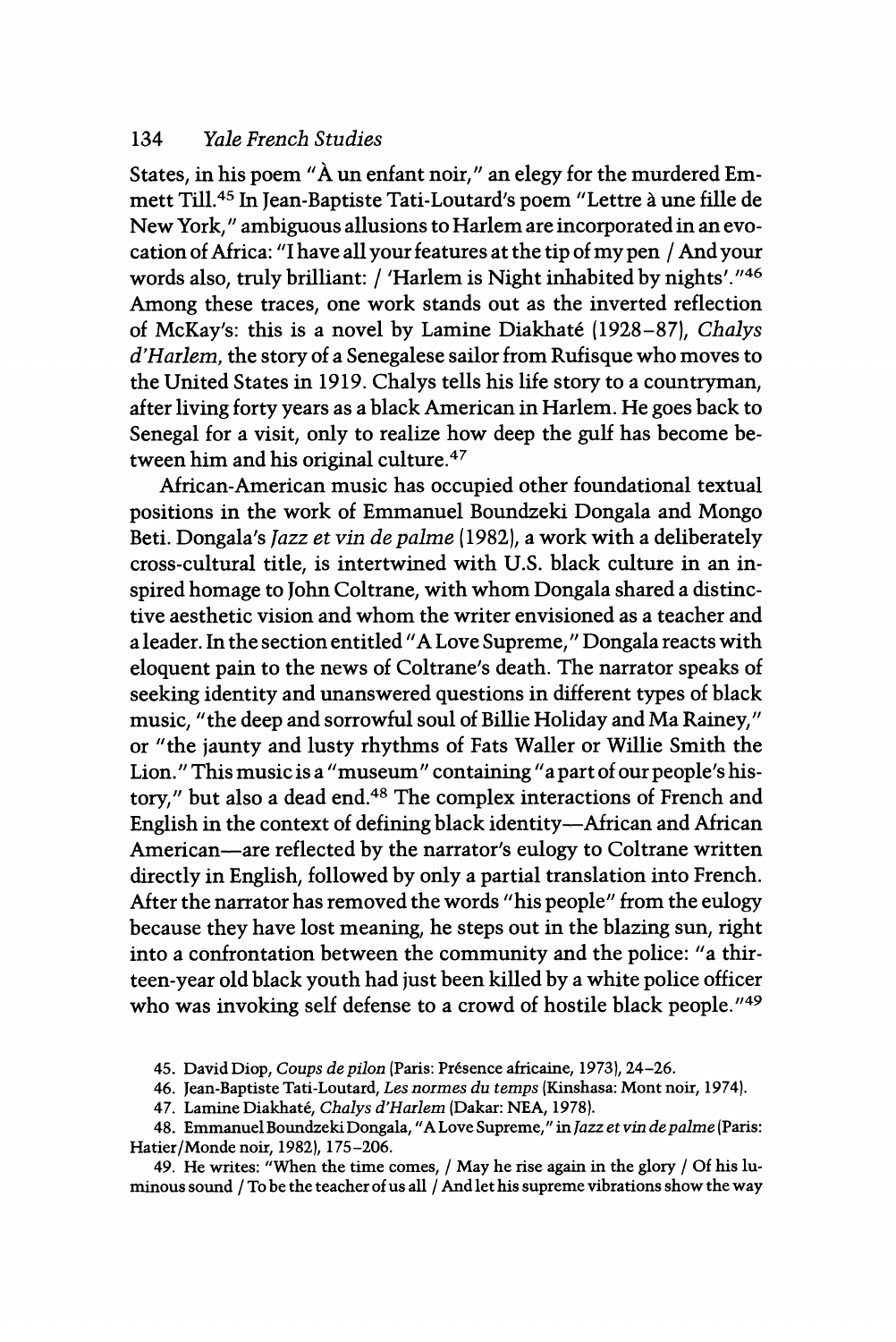The "luminous sound" Dongala speaks of, produced and embodied by Coltrane, is at once music and much more, a textual matrix and medi ator of cultural passage. It is also a truly resounding answer to a history in which that culture had been made subaltern and muffled, turning si lence and constraint into a thing of beauty.

 The "sounding" of African-American culture was starkly rendered as well in Mongo Beti's 2000 novel, Branle-bas en blanc et noir.50 This is a parodic detective story starring a cast of characters with ambigu ous professional and political identities, including the main protago nist, Eddie, a lawyer or private eye with ambiguous political contacts, and his friend George the "toubab," the "only Frenchman he can stand," adventurer, seducer of young girls, and unpredictable ally. The novel is really about the impact of economic globalization on contem porary West Africa, conveyed through an unnamed but recognizable Cameroon, and the breaking down of artificially constructed national identities, which are meaningless in the kind of multilingual, multi cultural, and multiethnic societies that nations purport to encapsulate. While French is the vernacular of the novel, it is subverted by an "African French" with its own linguistic contours, and it must coexist with African languages, as well as with English. The latter is presented through an Anglophone character (264), standing in for an actual An glophone minority in Cameroon, multiple allusions to neocolonialism and imperialism, through the IMF (205), or the consumption of foreign alcohol. But it is music, the distinctly African-American sound of jazz (Eddie has played in a jazz club, 201) and the blues (he repeatedly lis tens to a particular record, a duo by Billie Holiday and Lester Young [290, 351]), that give the novel a distinctive voice of black identity, tran scending the farcical and parodic modes. The "musical tracks" in the novel provide a particularly effective form of sounding, because it is the resistant quality of a song like Billie Holiday's "Strange Fruit" that is encoded in a passage presenting a disconcerting caricatural fantasy on the inception of the blues in the American South (335). The song refers to a lynching, but the singer associated it with the death of her own fa ther, who died of illness under the Jim Crow system, after being turned away from several hospitals.51 In Mongo Beti's novel, it is through the

 <sup>/</sup> To us, / The living. / And may his people for whom he sang / Rise up with him." It is the last two verses that are erased (Dongala, 205-206).

 <sup>50.</sup> Mongo Beti, Branle-bas en blanc et noir (Paris: Albin Michel, 2000).

 <sup>51.</sup> See James Baldwin, "Where the Grapes of Wrath Are Stored" (The Devil Finds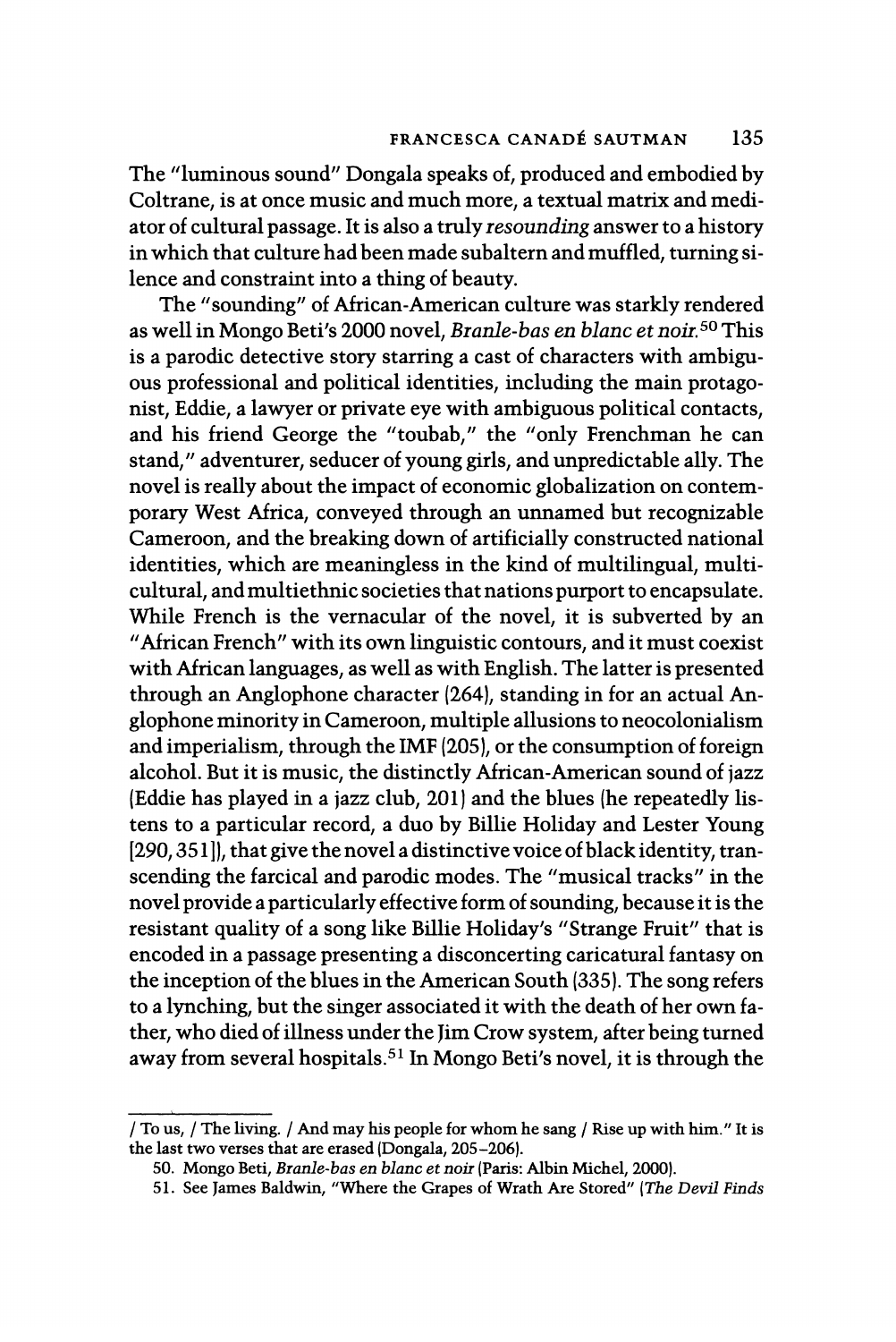blues, or the jazz-blues duo, that meaning is recovered and that resis tant discourse reinscribes itself in a neocolonial society marred by cor ruption from top to bottom. Paradoxically, it is through the sounding of black American culture and its oppositional voice that a new au thentic position of identity can be reclaimed by this beleagured African society. These examples of the concept of sounding are potentially rich, but should not obscure the fact that literature is not the only cultural space that allows this particular form of voicing to take place.

#### LINGUISTIC CROSSINGS AND THE "OTHER" FRANCOPHONIE: HIP-HOP (INTER)NATION

 Contemporary France is no longer a cultural hegemony but a series of competing cultural sites that render questionable a vocabulary of mere addition with terms such as France plurielle or Francophonie. Trans lations of foreign literature, theatrical experiments with cultural fu sion, countless international film festivals from all over the world, and the many venues for traditional musical expression, are all reflections of a new "world culture" marketed in France. But nowhere are these re lations and contradictions more obvious than in the world of music crafted by a multi-ethnic youth culture that is a messenger for and wit ness to community healing and community strife. This music is prin cipally French rap, which entertains special relations with world mu sic in France, both new forms of an unrecognized "Francophone" expression. In defining the contours of Francophone studies, French rap is an important element for it is first and foremost textual, even if musical arrangements are often quite innovative. France is now the second hip-hop nation of the world, with close to a thousand different rap groups, some of whom have not yet recorded.<sup>52</sup> It produces a vast musical culture that nets millions of dollars in profits and mixes world, rap, reggae, and r/b with rai, chaabi, and still other forms such as fla menco. It uses the French language as a medium, mixed with Arabic, Berber, various African languages, Spanish, Marseilles dialect, English,

Work [1976; New York: Dell, 1990], 120-37), on the passages in Billie Holiday's mem oirs in which she describes her father-an army veteran with ruined lungs-and his or deal as he was turned away from hospital after hospital in Dallas, Texas. She added "A song was born which became my personal protest-'Strange Fruit'-... " (Baldwin 132).

 <sup>52.</sup> See the website multimania.com/hiphopbombattack/Le\_Repertoire. The entry claims that there are several thousand rap groups operating in France, many of them known only to their friends and family, and many of them underground.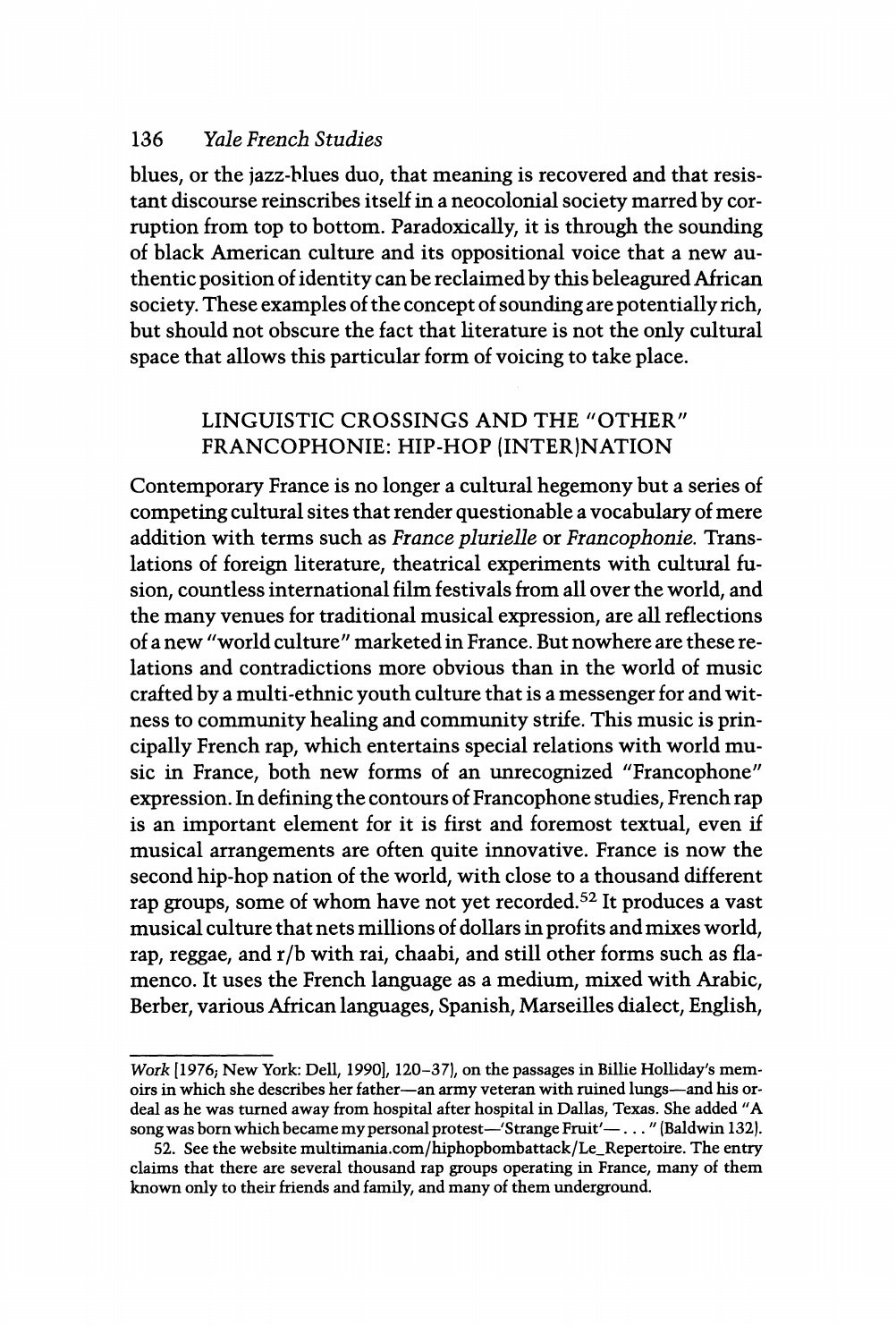and soon, probably, South Asian rhythms already imbedded in the cul ture of the Caribbean.<sup>53</sup>

 Far from being a mere Western commercial invention, world music originated with African artists, whose contributions have been and still too often are overshadowed by larger commercial interests. In their work, multilinguism, polyglossia, interweavings of different linguistic traditions and practices were distinctive features. In 1970s Paris, the world-renowned artist Toure Kunda performed at the beginning of his career, concocting a type of afro-jazz-rock. Ray Lema, a towering figure in African music, used Douala, Swahili, Lingala, Kikongo, and Mango, combining the influences of his native Zaire with jazz, Jimi Hendrix, the Beatles, Mozart, and Bach. The tradition is kept up by contemporaries such as Toups Bebey, a Cameroonian born in Paris, whose group Paris Africans mixes instruments, styles, and nationalities. As well, Sita Lan taa, led by the Centrafrican Maixent Landou, which began in 1992, mixes French, Lingala, Kikongo, Dioula, and Wolof, performing a Congo- Zairian rumba with Western influences. Rai constantly produces new artists who also blend their musical genres with chaabi, gnawa, reggae, and rap.54 Based in Grenoble, the Franco-Algerian fusion group Gnawa Diffusion is led by the son of Kateb Yacine, Amazigh, an iconoclast and virulent political satirist who lambastes political adversaries in France and his native Algeria. Playfulness and transgression are present in the name of the group ONB, "Orchestre National de Barbes," which mixes rai and Chaabi in front of packed audiences. Multiple criss-crossings of language and culture are effectuated as well by rap artists who mix a dis cordant chorus of voices speaking in their own languages as well as French with a variety of accents, and provide entire sets of such "speech performances," or in the economy of a particular album, performative speech acts.<sup>55</sup> Examples are the piece called "Jackpotes" by the group 113,56 or several songs from the older group, Massilia Sound System.57

 53. "Guadeloupe Kali Ceremony," East Indian Music in the West Indies, The Alan Lomax Collection, Caribbean Voyage: the 1962 Field Recordings (Cambridge, MA: Rounder Records, 1999).

 54. See Joan Gross, David McMurray, and Ted Swedenburg, "Arab Noise and Ra madan Nights: Rai, Rap and Franco-Maghreb Identity," Diaspora 3/1 (Spring 1994): 3- 39.

 55. I use the term in an analogy with Sedgwick's analysis of the closet, that is "initi ated by the speech act of a silence," a silence "that accrues... in relation to the discourse that surrounds and differentially constitutes it" (Sedgwick, 3).

56. 113, Les princes de la ville (np: Alariana, 1999).

57. Massilia Sound System, Commando Fada ([Marseilles]: Ròker Promocion, Shaman, 1995).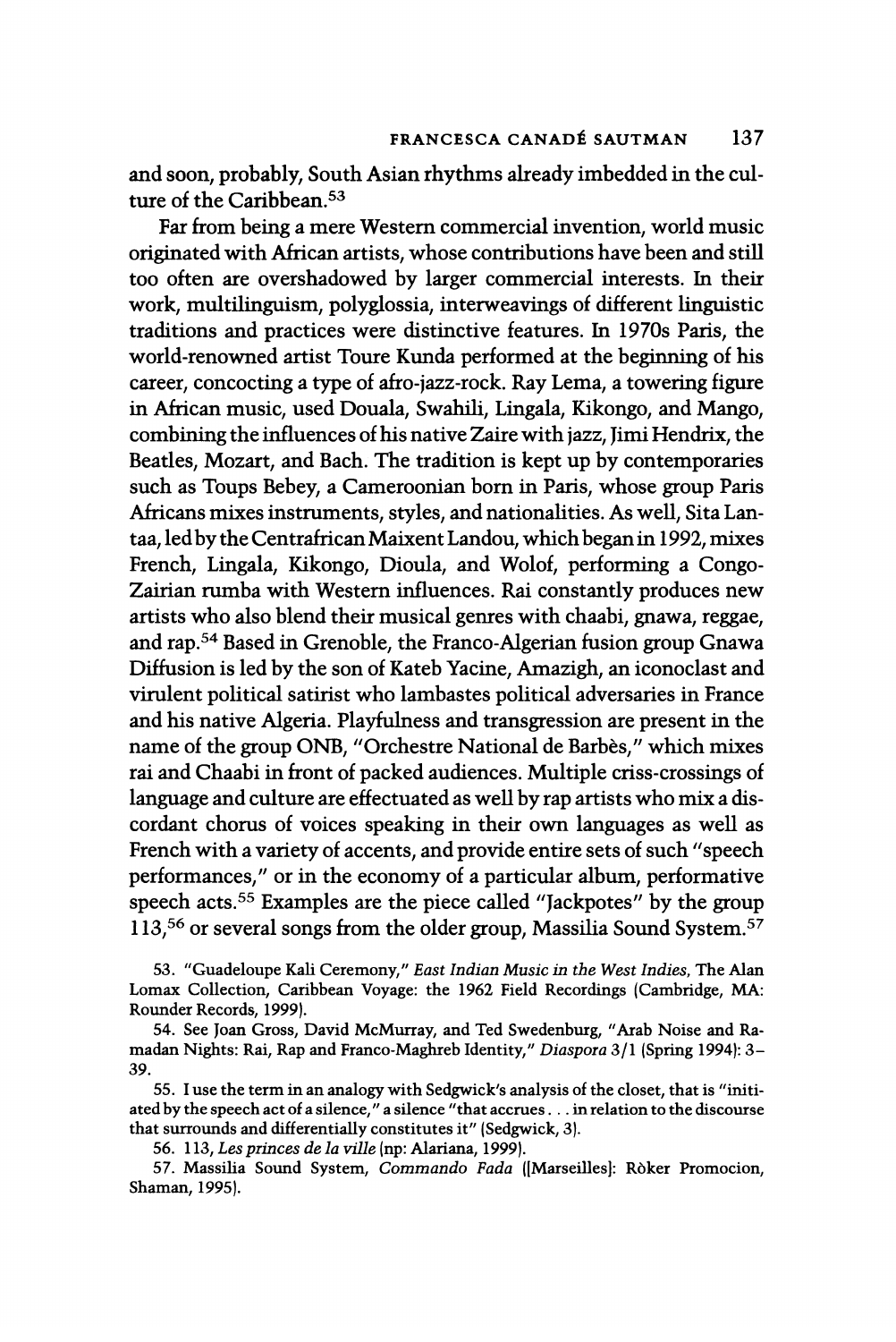Manu Dibango and his Wakafrica plunged into their own roots through an exploration of black American music and its political dis courses of resistance to racism in the 1960s. This revelation took place when he arrived in Los Angeles in 1969, discovering the political move ment of the Black Panthers. He brought back this awareness and a new found genealogy of resistance to a France in which resistant discourses about blackness, Fanon notwithstanding, were still barely known. And in another significant genealogy, the reverse journey had been made by James Baldwin, who first moved to France to get away from racism in the United States. Then, tired of sitting in Paris discussing the Alger ian War, he returned home when the first Civil Rights Movement and the torches of the Black Liberation Movement lit up the streets: in 1963, Baldwin was in Selma, participating in the voting drive among black Americans. Today, young people in working-class neighborhoods of France, whether black, Beur, or white have reinterpreted and re tooled a musical culture of African-American origin to make it their own, inflecting it in decisively French and "Francophone" ways. They have gradually but firmly moved away from borrowings of English phrases and sentences to a more distinctly French vernacular.58

 For many people in France, U.S. imperialism is manifest in the con stant flow of music, cinema, food habits, and language emanating from the "barbarian" United States. The efforts of Chirac's government to stymie the mainmise of English on French culture, by demanding that a minimum of 30% of songs played on airwaves be in French, have para doxically favored singers who incorporate their own musical heritage with forms from the United States and the use of French. Thus the young public of French working-class suburbs militantly endorses a certain type of American culture, through the rediscovery of black roots and black American music, reinterpreted in the crucible of

 58. On the one hand, moving away from English to French represents a closer tie to urban youth communities. On the other, being able to take advantage of French laws on 30% French content on airwaves generates a proliferation of groups, not all of them thought to be authentic by urban youth, especially project audiences. French communi ties of rap listeners resist academic conclusions on the subject as often based on incom plete and inauthentic information, but accept a magazine like L'Affiche. Le Magazine des autres musiques (Clichy). How much respect researchers show for the performers and communities they write about is a strong issue. For these insights, as well as musi cal documents, and information unavailable in printed sources, I want to thank a gradu ate student from Paris on exchange at the CUNY Graduate Center in 1999-2000, Maboula Soumahoro. For other comments, I also thank my graduate students in my Spring 2000 "Constructions d'Afriques" course, especially Sophie Saint-Just, Anna Lerus, and Rosa Attali.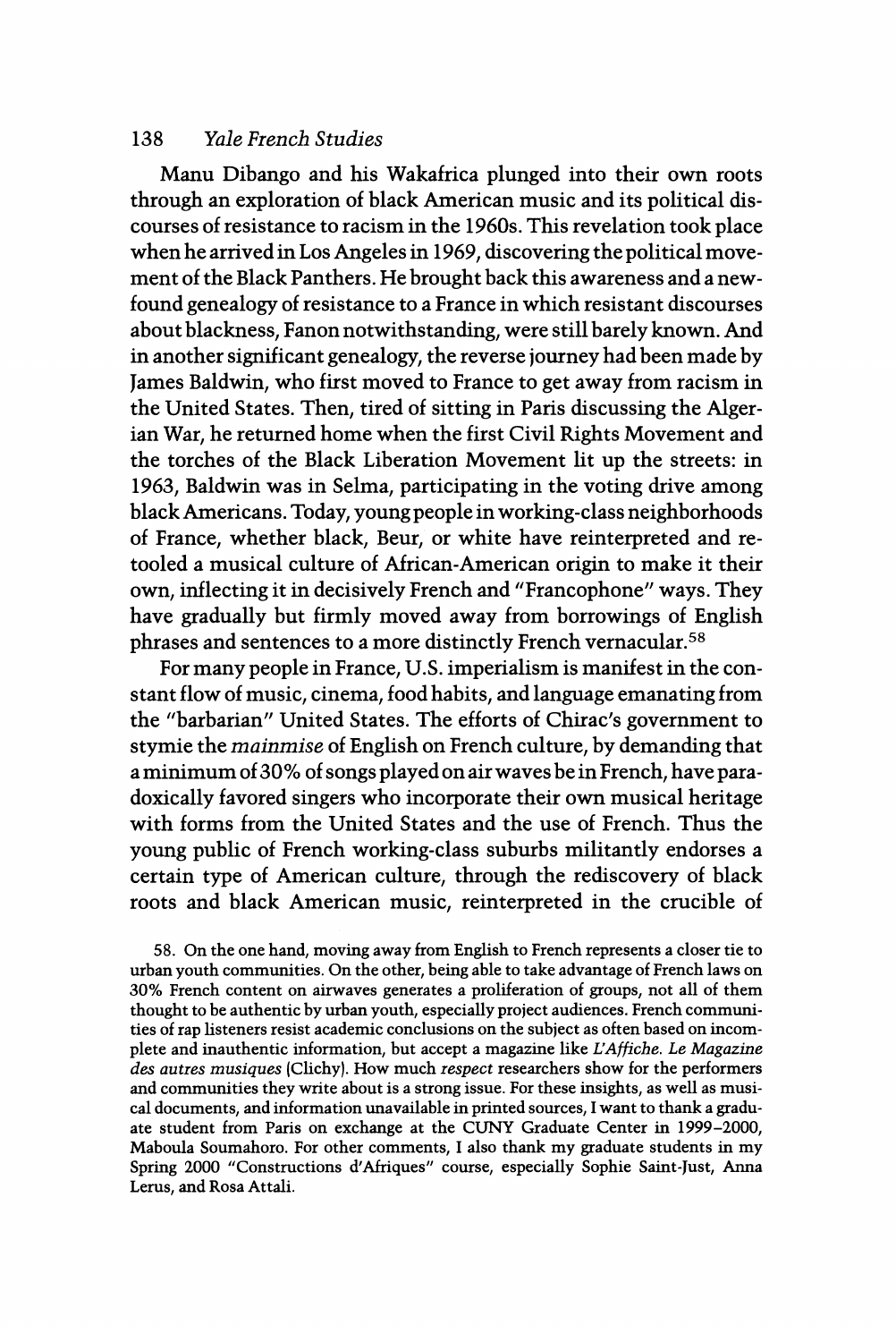French urban, marginalized life.59 This music is sometimes rerouted to the African continent, as is the case with groups like the Ghetto Blasters, Senegalese rap artists,<sup>60</sup> and now the growing movement of Algerian rappers singing in Arabic such as the women rappers of Hy phen and the better known Intik or Le Micro Brise le Silence. As well, many of the leading French rap artists were in fact either born in Africa or are sons and daughters of African immigrants: MC Solaar was born in Senegal; the Bamileke woman rapper Bams comes from Cameroon; Khery, lead singer for the militant group Ideal J., is from the Ivory Coast; Stomy Bugsy of Ministere Amer is Cape Verdian. French rap has also woven into its lyrics some of the barely visible strands of French multi ethnic culture. The Italo-French rap artist Akhetanon (Philippe Fra gione) sings about the history of Southern Italy, and intersperses frag ments of Sicilian and Neapolitan on his tracks, as well as the songs of an Arab/Beur-inflected group like Fonky Family. Marseilles groups anchored in local hybrid culture also provide similar cross-cultural soundings, such as IAM, Massilia Sound System or Fonky Family. The latter's lyrics refer freely to the Koran, combining religious allusions with violent exhortations against capitalism and a racialized society. Other groups and solo artists of Maghrebi descent also sing on specifi cally religious Muslim themes, like K-Rhyme le Roi ("La Qibla," on the Comme un Aimant musical track, see below) or the group Umma.

 Rap music's arrival on French shores can actually be dated precisely: in 1982 the massive impact of U.S. rap music identified with the Bronx and the legendary Afrika Bambaata group was transmitted to young black people from the most recent immigration wave.<sup>61</sup> The rapper

 59. See V. Milliot, "Le Rap. Une parole rendue inaudible par le bavardage des stereo types: Expressions culturelles dans les quartiers," Migrants Formation 111 (1997): 61- 73; Christian Béthune, "Made in France," Autrement 189 (1999): 179-206.

 60. In Dakar alone, there are now hundreds of rap groups, working in very limited conditions, without recording materials, and singing in linguistic polyphonies of En glish, French, and Wolof. The successful ones have an almost heroic status, such as Pos itive Black Soul and Daara J (Lord Aladji Man, Faada-Freddy, Ndongo D). The latter sings on themes such as slavery, including talks by the director of the Gorée House of Slaves put to music. "Daara J: Xalima," Webdo-L'hebdo 9, 4 March 1999, Disques, Xalima (www.webdo.ch/hebdo/hebdo 1999).

 61. See Andre Prevos, "Une nouvelle forme d'expression populaire en France. Le cas de la musique Rap dans les années 1980," Francographies (1993): 201-16; "Création, transformation, américanisation. Le Rap français des années 90," Francographies 2 (1995): 179-209; "The Evolution of French Rap Music: Hip Hop Culture in the 1980s and 1990s," French Review, 69/5 (1996): 713-25; "Rap Music and Hip-Hop Culture in France during the 1980s and 1990s: Developments and Reactions," European Studies Journal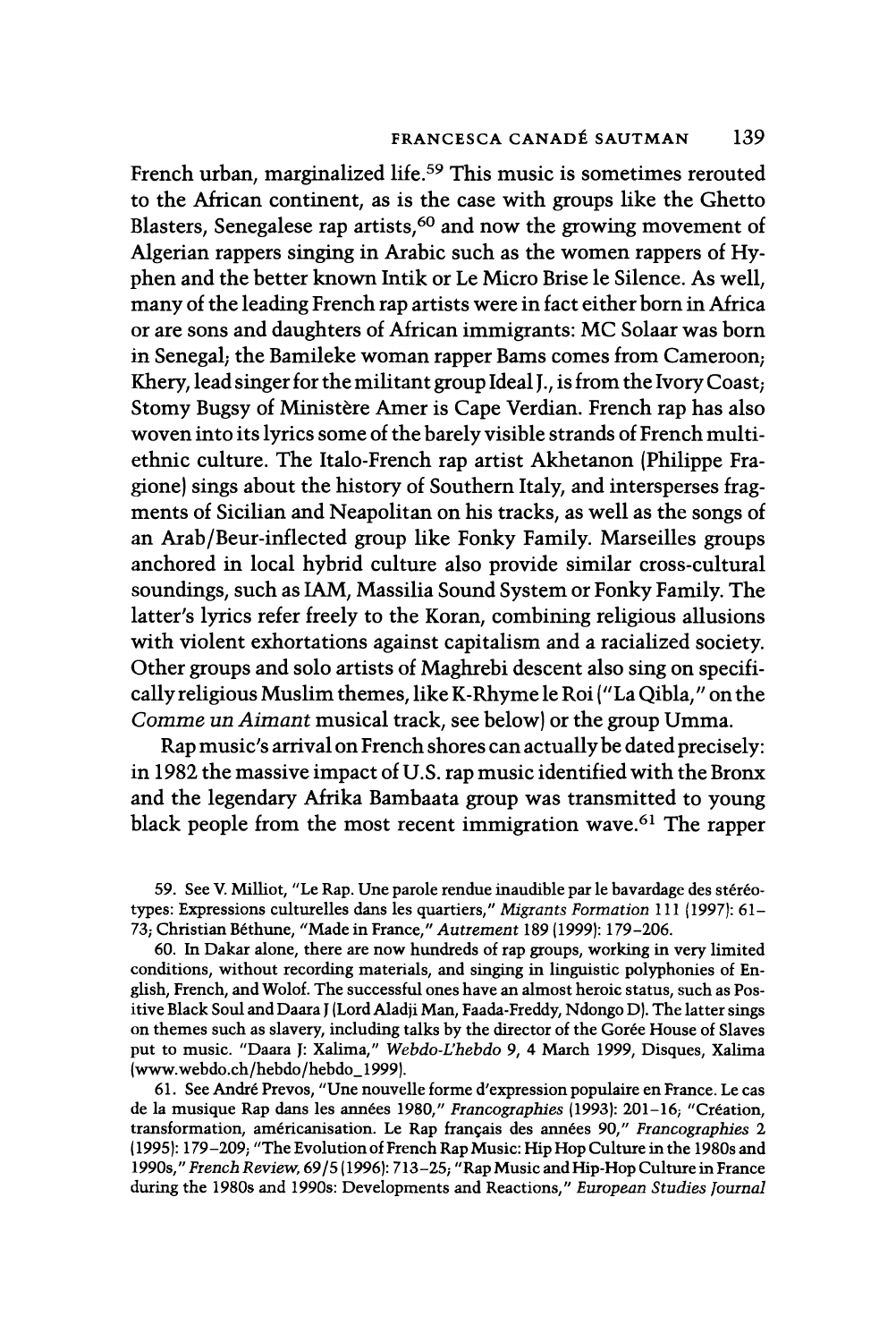Solo, from the group Assassins, commented: "It was the devil's music, the sound that heated up my shoulders and my feet."62 In the United States, decades earlier, this devil's music was the blues at its inception. In the now thriving French hip-hop culture, alienated urban youth communities continue to identify with their place of origin, Lyons, Marseilles, Bordeaux, Grenoble, Strasbourg, Toulon, as well as the suburbs of Paris, Sarcelles, Créteil, and Vitry. They generate a rich "folk culture" of the disenfranchized in which race, unemployment, police violence, and dignity are major themes, along with friendship, love, and sex, that can only be acknowledged briefly here. Ideal J. is one of the most militant, with songs like "Hardcore" and "R.A.S. 1" in which he refuses to serve in the French army ("there is already a war in my neighborhood"). The album is packaged with a cover image of the French flag crumpled in a strong black hand on one side, and, on the other, an ambiguous image of a strong, unclad black man draped in the same flag, but devoid of white in it, like a bare-shouldered ballroom dress.63 Faouzi Tarkhani, a blind Maghrebi solo artist, identifies him self as a pious Muslim opposed to violence, but he is also extremely political ("Le noir me met a l'abri," "Un mike est une arme," "Reste Love"), and includes a strong woman rapper like Casey Marcko on one of his tracks ("Dois-je me taire").<sup>64</sup> Bams, one of only a few women rappers, is one of the most forceful new voices with strong, explicit, and angry lyrics about race and gender, the status of women in rela tions with men, and social marginalization.65 In the virulent lyrics of Ministère Amer, the Francophone concept of Négritude is derided ("Pas venu en touriste"); the group also can claim fame for its seri ous legal troubles when it was charged with inciting anti-police vio lence.66

 <sup>15/2 (</sup>Fall 1998): 1-33; "Communication through Popular Music in the Twenty-First Century? The Example of French Rap Music and Hip Hop Culture," in Jesse Levitt, Leonard R. N. Ashley, and Wayne H. Finke, ed., Language and Communication in the New Century (New York: Cummings and Hathaway, 1998), 137-48.

 <sup>62. &</sup>quot;1982-1990. Le Rap debarque en France," France Culture, L'histoire en direct, Emmanuel Laurentin and Christine Robert, 5 July and 7 July 1999.

 <sup>63.</sup> Ideal J., Le combat continue (n.p: Alariana, Barclay, 1998).

 <sup>64.</sup> Faouzi Tarkhani, Guerrier pour la paix (n.p.: Polygram, Jazz Dean, 1999). He is the main Maghrebi artist played on the music program of Radio Shams (Radio Soleil), a predominantly Maghrebi station in Paris (88.6 FM).

 <sup>65.</sup> Bams, Vivre ou mourir (n.p.: Trema, Sony: 1999).

 <sup>66.</sup> Ministere Amer [Stomy Bugsy and Passi], 95200 ([Paris]: Hostile, Delabel, Sar célite: 1994).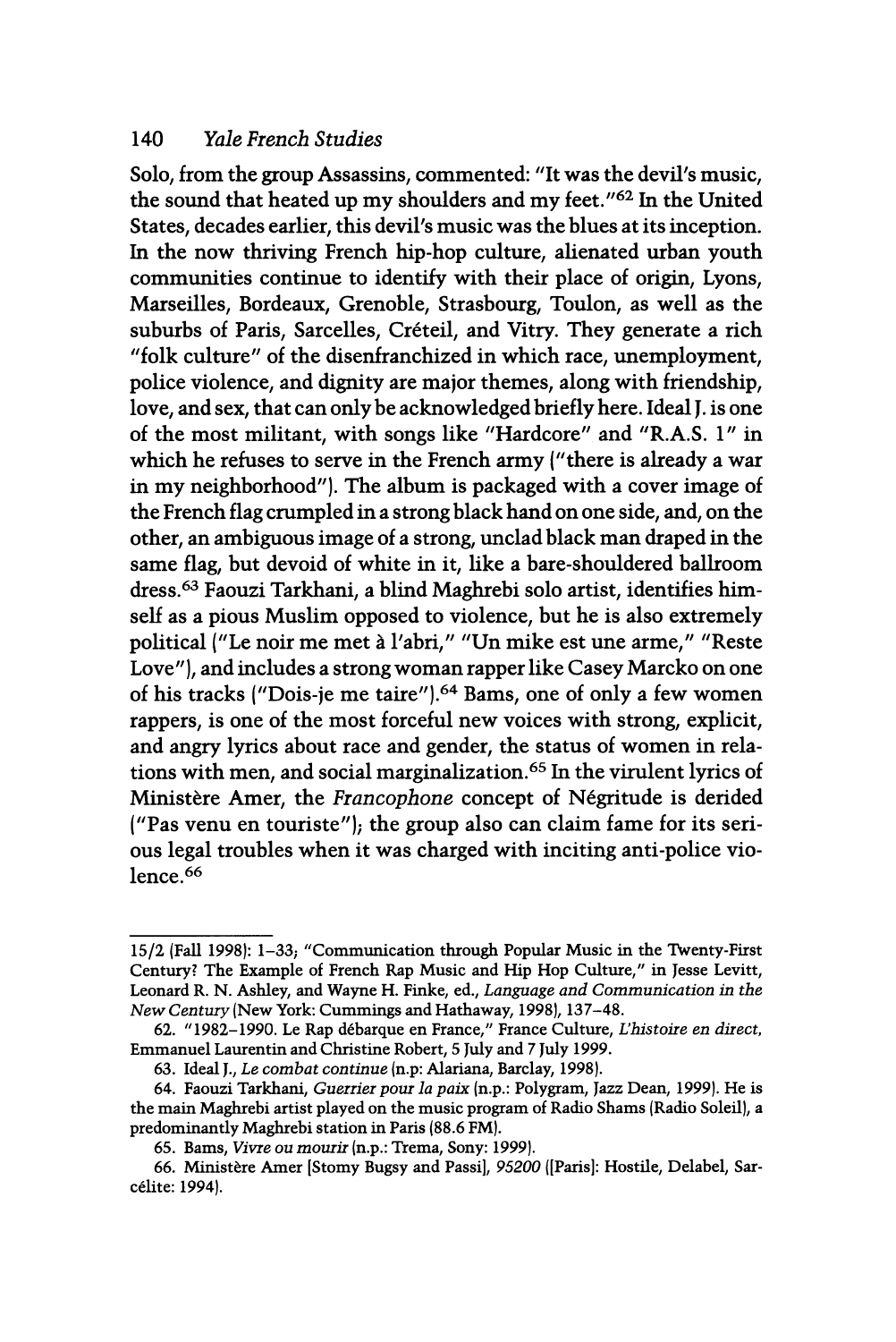Akhenaton, both solo performer and organizer of collective efforts, member of the Marseilles group IAM, hails from Sicily via Naples. A working-class immigrant who became French while claiming proudly the label métèque (mixed breed, darker person), integrated in the mul tiethnic Marseilles hip-hop culture, he had dreamed since 1993 of mak ing a movie based on these youth life stories.67 This film came out in May 2000, entitled Comme un aimant [Like a Magnet] a title that al ludes to the destiny of those who irresistibly come back to their old neighborhood, and cannot leave it for a better life, ending their days in a familiar place "where their dreams die."

 Akhenaton directed and starred in this film in collaboration with his friend Kamel Saleh, and he produced its musical track with com poser Bruno Coulais. This was not the first French film on hip-hop cul ture, but the film avoided both stereotypical gangster-action with rapid gunfire, and an excessively jocular tone. It tells the story of a group of friends from North Marseilles, all unemployed young men of Franco- Arab and Franco-Italian descent who hang out together, deplore the dead-end life they lead, live off hustling and small-time crook opera tions, half-heartedly attempt to seduce girls-as is to be expected in this type of movie, the homosocial bond proves by far to be the most important-and make an ill-fated move toward higher crime. At this point, tragic mechanisms trigger a chain of suicidal acts: Fouad's mother's death pushes him over the edge, he launches a useless hold up, and is shot down; the character played by Akhenaton and his friend Bra-Bra spontaneously beat up a mobster in retaliation for the beating of their associate Santino and are subsequently gunned down. The en tire group in the end is led to death or incarceration. In a sumptuous fi nale, Cahuete (Kamel Saleh), alone, steals a gas truck, dumps gasoline all over the streets of Marseilles and sets them on fire, watching the city light up with ephemeral bonfires. There is an epic quality to the last scenes as he watches from afar this last desperate mark of the young men's attempt to leave their signature on an indifferent world, and the fires all suddenly go out, leaving the screen in blank darkness.

 While the film itself can be judged as a contribution to visual cul tures, its salient feature remains its particular performance of sound ing, its sensitive and inspired interweavings of text and music, its pro duction of music as text and of linguistic mixture. Akhenaton and Bruno Coulais composed the score by seeking musiques témoins, that

 <sup>67.</sup> Olivier Cachin, "La verite sur l'aimant, "L'affiche (June 2000): 60-62.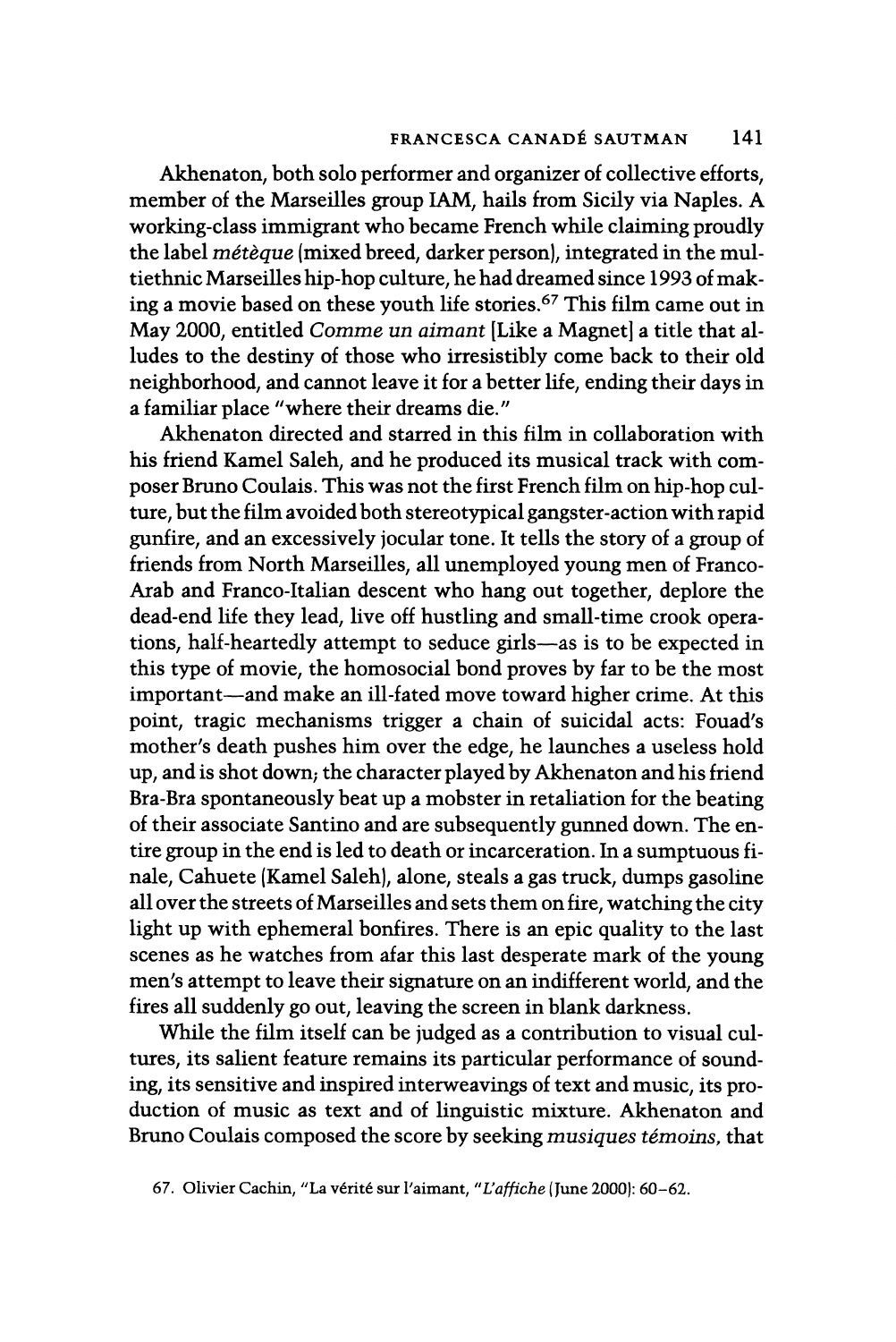is, musical voices that acted as witnesses. They accomplished this by combining a few tracks of Akhenaton's with a complex dialogue be tween contemporary French and American rap artists as well as great performers of African-American soul music. Several of the French rap pers use varied cultural registers to create a sound unique in that it is "French" linguistically but multicultural, and specifically Mediter ranean, in its sound and poetic texture. These include Psy-4-de la Rime which signs off as "Psy-Ka-Dra," pronounced with an Arabic in tonation; or K-Rhyme le Roi's "Qibla," which evokes the Prophet Mo hammed's desert journey; the presence of singers of Arab, Italian, and Spanish descent working together; or, finally, Akhenaton's own class conscious and bitter "J'Voulais dire" with its direct reference to Sicily, Naples, and a continuous Southern migration flow.

 The resulting score is a powerful, wrenching polyphony, which speaks a multilingual idiom of French, English, Corsican (and through Corsican, alludes to Italianate-Sicilian-Neapolitan-cultures) and a small amount of Arabic. Musically, it is a "rich stew," in which social and political themes are expressed through a cross-cultural dialogue of musical styles. Politically, most of the songs engage the themes of poverty, unemployment, urban devastation, and international politi cal violence. The latter is exemplifed through reference to the massacre of Palestinian villagers in Deir Yassin (Millie Jackson, "Deir Yassin"), drawing a parallel with the refugee theme narratively enacted in the film, where Sauveur (Akhenaton) is helped and fed by an adolescent Bosnian girl. The references allow in turn analogies between the Bos nian war and the "war" in which these youths see themselves as casu alties. The Corsican element (perhaps the boldest because the most jarring within hip-hop musical culture from both an aesthetic and po litical viewpoint) brings in traditional lamento, a compelling contra punto with the dominant elements of soul, gospel, and rap. But the most effective technique of sounding is articulated through the cross over of black American artists and French rappers. In the first track, Millie Jackson sings a duo with Shurik'N, one of the lead singers from IAM, a revised version of "Prisoners of love." This sets the tone for the multiple ways in which these African-American soul classics will be reread, a different sound created by the juxtaposition of contemporary rap, layering the original messages and their emotional "soundwaves" in a cross-cultural idiom of both resistance and despair. Thus, Isaac Hayes's "Is it really home?," Cunnie Williams's "Life Goes on," the Dells's "You Promised Me," or gospel singer Marlena Shaw's "Life"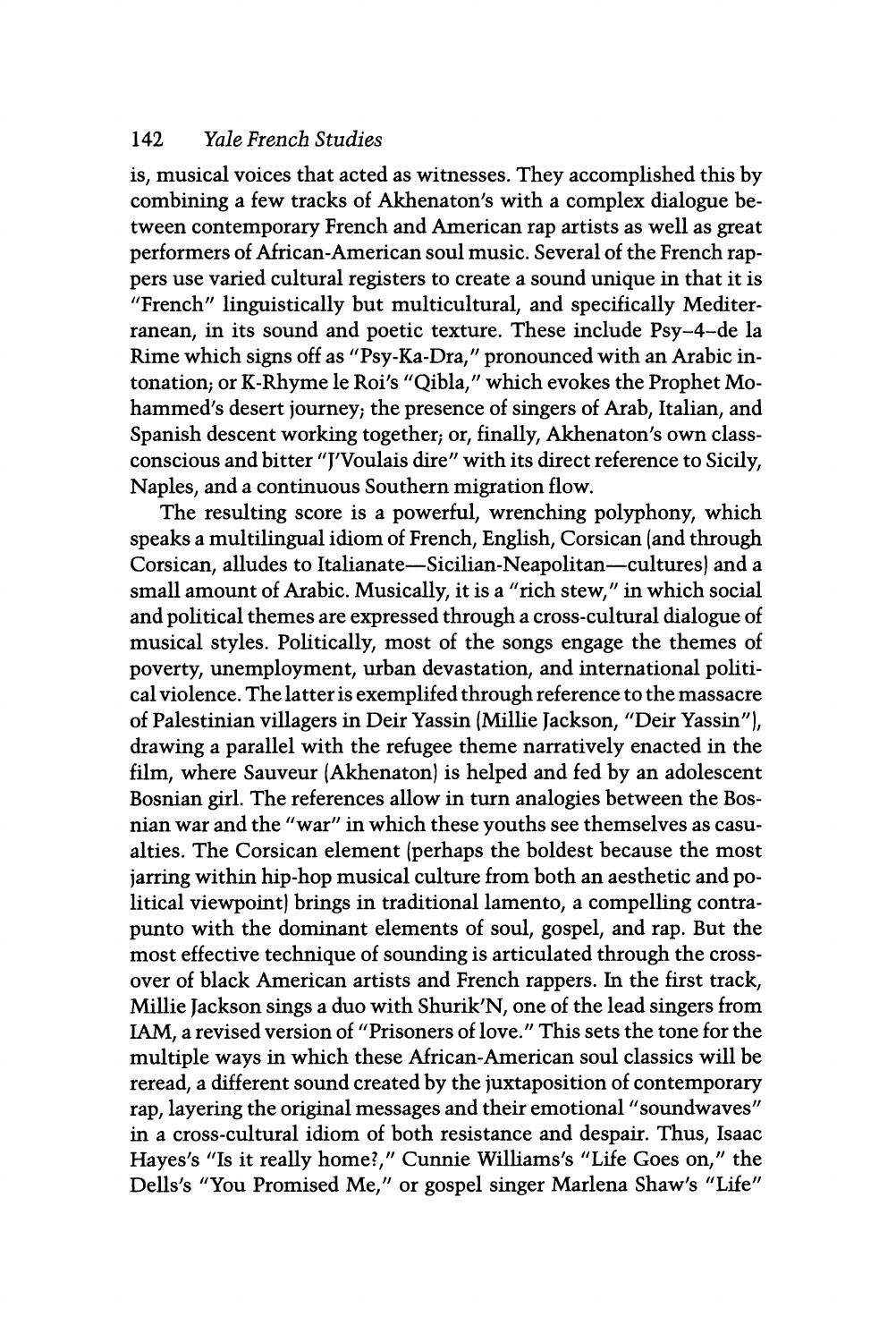take on especially strong meanings with some of the harsher but more somber rap numbers such as Bouga's "Belsunce Breakdown," a pure Marseilles sound. Sounding is effectuated in yet another subtle way: for the soul tracks, Akhenaton did not call upon the best-known names of soul music (except Isaac Hayes); he sought out of his own musical li brary connections with singers who had reigned supreme at a certain point in their careers and been somewhat forgotten, such as Millie Jack son. By bringing such artists to the fore in this soundtrack, he returned these great African American performers to public space, sounding an other chapter in the history of African American voice. He also used textual layerings so that they expressed pain and questioning in the African American tradition of testimony, to rearticulate the contem porary experiences and disillusioned voice of French ghetto youth and make them intelligible to a wide public. The entire enterprise "sounds" difference and resistant discourses through screenplay, musical score, and production modalities: the music is signed off by such labels as No Sell Out and La Cosca, and the producers include, along with more staid sources like Canal plus, a group called Why Not Productions.

 In conclusion, it would seem that little is to be gained by a stark op position between the place and nature of Francophone studies in France and the United States, although there are certainly differences of in flection, and most importantly, differences of context. Much might be gained, on the other hand, from a rethinking of a term with such a loaded history, one whose political import far outweighed its cultural under pinnings. On both sides of the Atlantic, this would mean engaging in an unfettered dialogue that moves beyond the now moot point of whether Francophone literature should be taught. It means not only acknowl edging the inescapable role of colonialism, but also coming to terms with the Academy's enormous discomfort with matters of race, and to recognize the many shifts in thinking and discourse that they incite.

 Those working in the context of the United States may acknowl edge more openly the crucial need for writers of color to be taught and for scholars of color to teach, without laments about bowing to some ill-defined "political correctness." Yet the French have shown a dis quieting eagerness to adopt the term "politically correct, " albeit devoid of the intellectual work and harsh conflicts it reflects in the United States.68 Such slogans merely parrot conservative U.S. politics and

 <sup>68.</sup> See, for a critique of the new trend to cry "political correctness" whenever racism and anti-Semitism are being questioned, Philippe Sollers, "Les nouveaux bien-pensants," Le monde (17 June 2000): 1, 17.